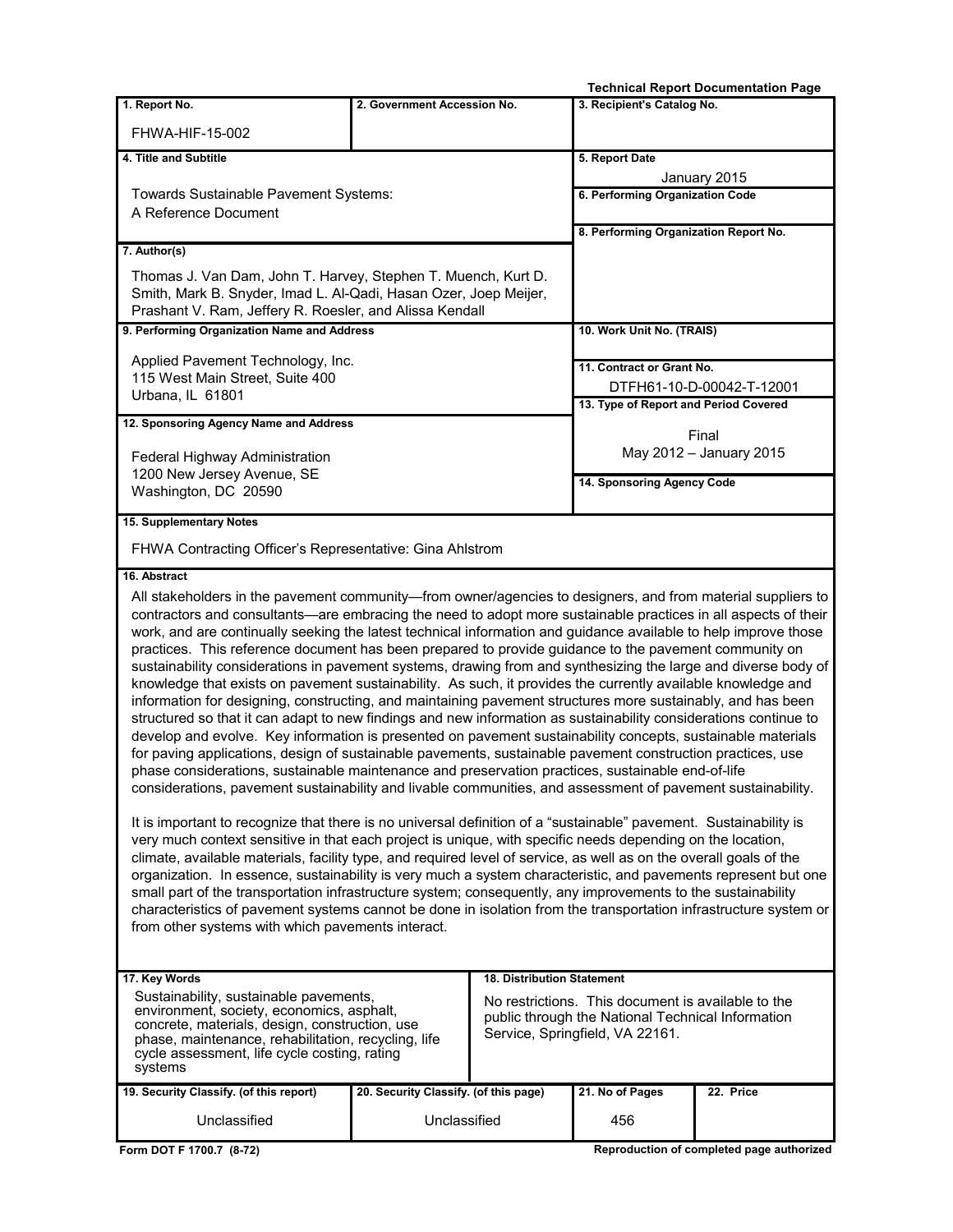| <b>SI* (MODERN METRIC) CONVERSION FACTORS</b> |                                     |                                                                   |                                          |                                    |
|-----------------------------------------------|-------------------------------------|-------------------------------------------------------------------|------------------------------------------|------------------------------------|
| APPROXIMATE CONVERSIONS TO SI UNITS           |                                     |                                                                   |                                          |                                    |
| <b>Symbol</b>                                 | <b>When You Know</b>                | <b>Multiply By</b>                                                | <b>To Find</b>                           | <b>Symbol</b>                      |
|                                               |                                     | <b>LENGTH</b>                                                     |                                          |                                    |
| in                                            | inches                              | 25.4                                                              | millimeters                              | mm                                 |
| ft                                            | feet                                | 0.305                                                             | meters                                   | m                                  |
| yd                                            | yards                               | 0.914                                                             | meters                                   | m                                  |
| mi                                            | miles                               | 1.61                                                              | kilometers                               | km                                 |
| in <sup>2</sup>                               | square inches                       | <b>AREA</b><br>645.2                                              | square millimeters                       | mm <sup>2</sup>                    |
| ft <sup>2</sup>                               | square feet                         | 0.093                                                             | square meters                            | m <sup>2</sup>                     |
| $\rm yd^2$                                    | square yard                         | 0.836                                                             | square meters                            | m <sup>2</sup>                     |
| ac                                            | acres                               | 0.405                                                             | hectares                                 | ha                                 |
| mi <sup>2</sup>                               | square miles                        | 2.59                                                              | square kilometers                        | km <sup>2</sup>                    |
|                                               |                                     | <b>VOLUME</b>                                                     |                                          |                                    |
| fl oz                                         | fluid ounces                        | 29.57                                                             | milliliters                              | mL                                 |
| gal                                           | gallons                             | 3.785                                                             | liters                                   | L                                  |
| ft <sup>3</sup>                               | cubic feet                          | 0.028                                                             | cubic meters                             | m <sup>3</sup>                     |
| $\text{yd}^3$                                 | cubic yards                         | 0.765<br>NOTE: volumes greater than 1000 L shall be shown in $m3$ | cubic meters                             | m <sup>3</sup>                     |
|                                               |                                     | <b>MASS</b>                                                       |                                          |                                    |
| 0Z                                            | ounces                              | 28.35                                                             | grams                                    | g                                  |
| lb                                            | pounds                              | 0.454                                                             | kilograms                                | kg                                 |
| T                                             | short tons (2000 lb)                | 0.907                                                             | megagrams (or "metric ton")              | $Mg$ (or "t")                      |
|                                               |                                     | <b>TEMPERATURE</b> (exact degrees)                                |                                          |                                    |
| $\circ$ F                                     | Fahrenheit                          | $5(F-32)/9$                                                       | Celsius                                  | $\rm ^{\circ}C$                    |
|                                               |                                     | or (F-32)/1.8                                                     |                                          |                                    |
|                                               |                                     | <b>ILLUMINATION</b>                                               |                                          |                                    |
| fc                                            | foot-candles                        | 10.76                                                             | $\ln x$                                  | lx                                 |
| fl                                            | foot-Lamberts                       | 3.426                                                             | candela/ $m2$                            | cd/m <sup>2</sup>                  |
|                                               |                                     | <b>FORCE and PRESSURE or STRESS</b>                               |                                          |                                    |
| lbf<br>$lbf/in^2$                             | poundforce                          | 4.45<br>6.89                                                      | newtons                                  | N<br>kPa                           |
|                                               | poundforce per square inch.         |                                                                   | kilopascals                              |                                    |
|                                               |                                     |                                                                   | APPROXIMATE CONVERSIONS FROM SI UNITS    |                                    |
| <b>Symbol</b>                                 | <b>When You Know</b>                | <b>Multiply By</b>                                                | <b>To Find</b>                           | <b>Symbol</b>                      |
|                                               |                                     |                                                                   |                                          |                                    |
| mm                                            |                                     | <b>LENGTH</b>                                                     |                                          |                                    |
|                                               | millimeters                         | 0.039                                                             | inches                                   | in                                 |
| m                                             | meters                              | 3.28                                                              | feet                                     | ft                                 |
| m                                             | meters                              | 1.09                                                              | yards                                    | yd                                 |
| km                                            | kilometers                          | 0.621                                                             | miles                                    | mi                                 |
|                                               |                                     | <b>AREA</b>                                                       |                                          |                                    |
| mm <sup>2</sup><br>m <sup>2</sup>             | square millimeters<br>square meters | 0.0016<br>10.764                                                  | square inches                            | in <sup>2</sup><br>ft <sup>2</sup> |
| m <sup>2</sup>                                | square meters                       | 1.195                                                             | square feet<br>square yards              | $\rm yd^2$                         |
| ha                                            | hectares                            | 2.47                                                              | acres                                    | ac                                 |
| km <sup>2</sup>                               | square kilometers                   | 0.386                                                             | square miles                             | mi <sup>2</sup>                    |
|                                               |                                     | <b>VOLUME</b>                                                     |                                          |                                    |
| mL                                            | milliliters                         | 0.034                                                             | fluid ounces                             | fl oz                              |
| L                                             | liters                              | 0.264                                                             | gallons                                  | gal                                |
| m <sup>3</sup>                                | cubic meters                        | 35.314                                                            | cubic feet                               | $ft^3$                             |
| m <sup>3</sup>                                | cubic meters                        | 1.307                                                             | cubic yards                              | $\text{yd}^3$                      |
|                                               |                                     | <b>MASS</b>                                                       |                                          |                                    |
| g<br>kg                                       | grams<br>kilograms                  | 0.035<br>2.202                                                    | ounces<br>pounds                         | 0Z<br>lb                           |
| $Mg$ (or "t")                                 | megagrams (or "metric ton")         | 1.103                                                             | short tons (2000 lb)                     | T                                  |
|                                               |                                     | <b>TEMPERATURE</b> (exact degrees)                                |                                          |                                    |
| $\rm ^{\circ}C$                               | Celsius                             | $1.8C + 32$                                                       | Fahrenheit                               | $\circ$ F                          |
|                                               |                                     | <b>ILLUMINATION</b>                                               |                                          |                                    |
| lx                                            | lux                                 | 0.0929                                                            | foot-candles                             | fc                                 |
| cd/m <sup>2</sup>                             | candela/ $m2$                       | 0.2919                                                            | foot-Lamberts                            | fl                                 |
|                                               |                                     | <b>FORCE and PRESSURE or STRESS</b>                               |                                          |                                    |
| $\mathbf N$<br>kPa                            | newtons<br>kilopascals              | 0.225<br>0.145                                                    | poundforce<br>poundforce per square inch | lbf<br>$lbf/in^2$                  |

\*SI is the symbol for the International System of Units. Appropriate rounding should be made to comply with Section 4 of ASTM E380.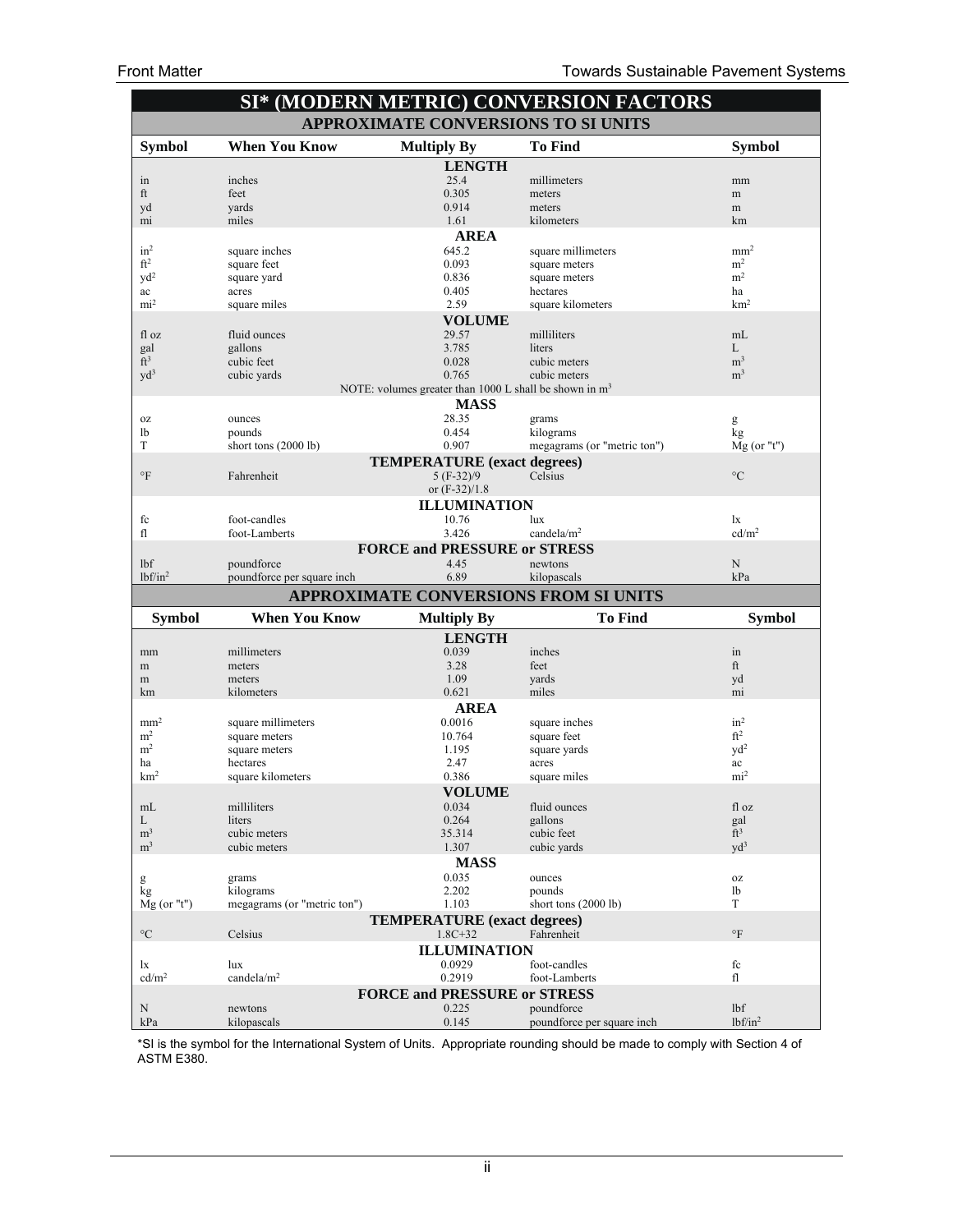#### **TABLE OF CONTENTS**

| Importance of Sustainability in Pavement Engineering  1-3  |  |
|------------------------------------------------------------|--|
|                                                            |  |
|                                                            |  |
|                                                            |  |
|                                                            |  |
|                                                            |  |
|                                                            |  |
| <b>CHAPTER 2. CONCEPTS OF PAVEMENT SUSTAINABILITY  2-1</b> |  |
|                                                            |  |
|                                                            |  |
|                                                            |  |
|                                                            |  |
|                                                            |  |
|                                                            |  |
|                                                            |  |
|                                                            |  |
|                                                            |  |
|                                                            |  |
|                                                            |  |
|                                                            |  |
|                                                            |  |
|                                                            |  |
|                                                            |  |
|                                                            |  |
|                                                            |  |
|                                                            |  |
|                                                            |  |
|                                                            |  |
|                                                            |  |
|                                                            |  |
|                                                            |  |
|                                                            |  |
|                                                            |  |
|                                                            |  |
|                                                            |  |
|                                                            |  |
|                                                            |  |
| <b>CHAPTER 3. MATERIALS CONSIDERATIONS TO IMPROVE</b>      |  |
|                                                            |  |
|                                                            |  |
|                                                            |  |
|                                                            |  |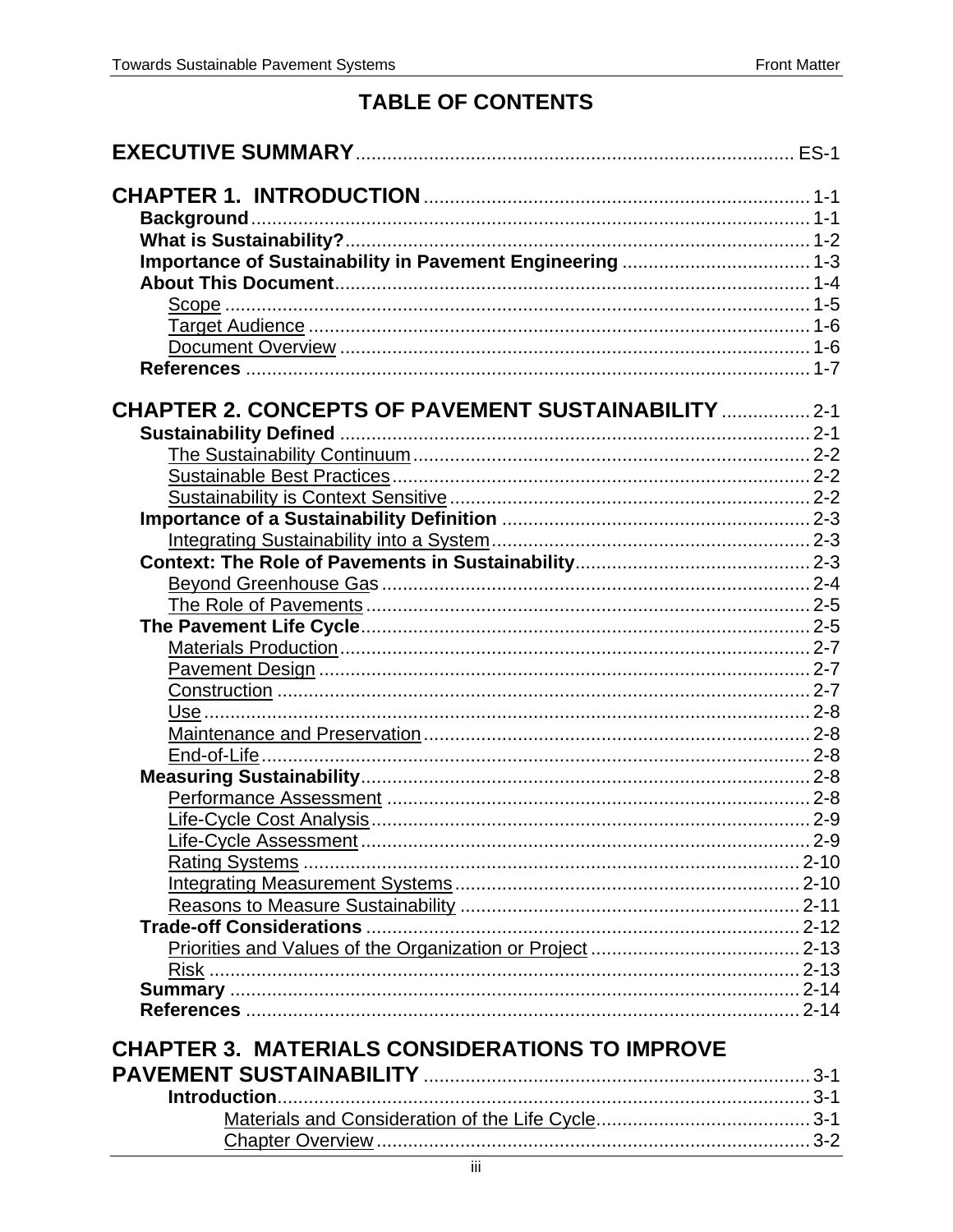| Issues/Future Directions/Emerging Technologies 3-14                 |  |
|---------------------------------------------------------------------|--|
|                                                                     |  |
|                                                                     |  |
|                                                                     |  |
|                                                                     |  |
|                                                                     |  |
|                                                                     |  |
|                                                                     |  |
|                                                                     |  |
|                                                                     |  |
|                                                                     |  |
|                                                                     |  |
|                                                                     |  |
|                                                                     |  |
|                                                                     |  |
|                                                                     |  |
|                                                                     |  |
|                                                                     |  |
|                                                                     |  |
|                                                                     |  |
|                                                                     |  |
| <b>CHAPTER 4. PAVEMENT AND REHABILITATION DESIGN TO</b>             |  |
|                                                                     |  |
|                                                                     |  |
|                                                                     |  |
|                                                                     |  |
|                                                                     |  |
| Process for Consideration of Sustainability in Pavement Design  4-7 |  |
|                                                                     |  |
|                                                                     |  |
|                                                                     |  |

|                                | <b>CHAPTER 4. PAVEMENT AND REHABILITATION DESIGN TO</b> |  |
|--------------------------------|---------------------------------------------------------|--|
| ,,,,,,,,,,,,,,,,,,,,,,,,,,,,,, |                                                         |  |

| Process for Consideration of Sustainability in Pavement Design  4-7      |  |
|--------------------------------------------------------------------------|--|
|                                                                          |  |
|                                                                          |  |
|                                                                          |  |
|                                                                          |  |
|                                                                          |  |
|                                                                          |  |
| Consideration of Future Maintenance and Rehabilitation  4-23             |  |
|                                                                          |  |
|                                                                          |  |
| Design for Local Materials or Low Impact Transportation  4-26            |  |
|                                                                          |  |
|                                                                          |  |
|                                                                          |  |
| Major Issues and Trade-offs in Designing More Sustainable Pavements 4-27 |  |
|                                                                          |  |
|                                                                          |  |
|                                                                          |  |
|                                                                          |  |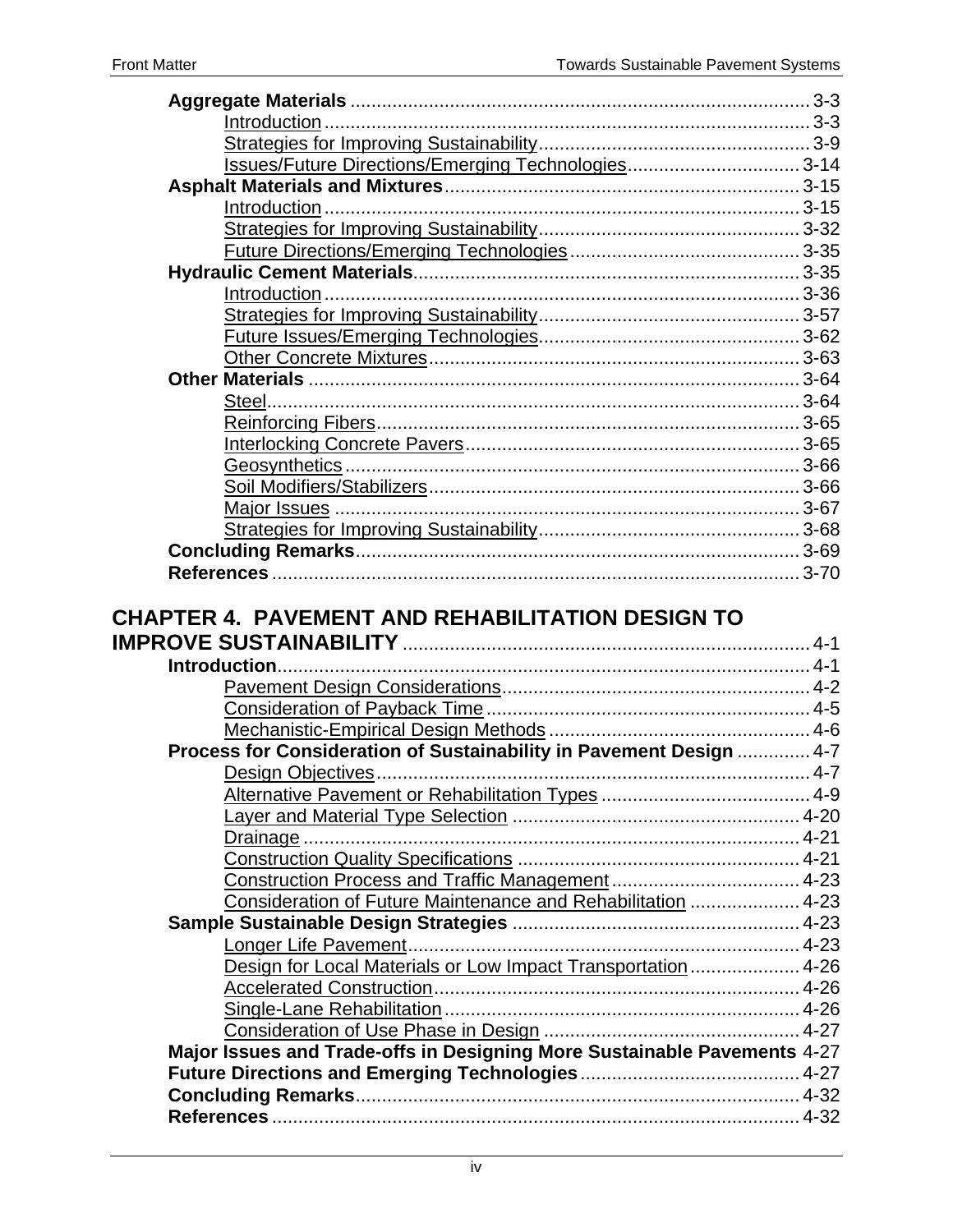| <b>CHAPTER 5. CONSTRUCTION CONSIDERATIONS TO IMPROVE</b>                        |  |
|---------------------------------------------------------------------------------|--|
|                                                                                 |  |
|                                                                                 |  |
| Sustainability of Pavement Construction Operations: General Issues  5-1         |  |
| Construction-Related Energy Consumption and Emissions 5-1                       |  |
|                                                                                 |  |
| Economics of Construction Practices, Including User Costs 5-6                   |  |
| Quality and Performance of Constructed Pavement System  5-9                     |  |
| <b>Strategies to Improve Sustainability of General Pavement Construction</b>    |  |
|                                                                                 |  |
| <b>Strategies to Reduce Construction-Related Energy Consumption and</b>         |  |
|                                                                                 |  |
| Strategies to Reduce Impact of Construction on Surrounding Area 5-14            |  |
| <b>Evaluation of Sustainable Contracting Alternatives for Environmental</b>     |  |
|                                                                                 |  |
| <b>Strategies for Improving Sustainability of Asphalt Pavement Construction</b> |  |
|                                                                                 |  |
|                                                                                 |  |
|                                                                                 |  |
| Improving Sustainability through the Use of Innovative and Emerging             |  |
| Strategies for Improving the Sustainability of Concrete Pavement                |  |
|                                                                                 |  |
|                                                                                 |  |
| Proportioning Concrete Mixtures - Impacts on Sustainable                        |  |
|                                                                                 |  |
|                                                                                 |  |
|                                                                                 |  |
| Improving Sustainability through the Use of Innovative and Emerging             |  |
|                                                                                 |  |
|                                                                                 |  |
|                                                                                 |  |
|                                                                                 |  |
|                                                                                 |  |
|                                                                                 |  |
| Vehicle Fuel Consumption and Pavement Characteristics 6-3                       |  |
|                                                                                 |  |
|                                                                                 |  |
|                                                                                 |  |
|                                                                                 |  |
|                                                                                 |  |
|                                                                                 |  |
|                                                                                 |  |
| Addressing Stormwater Runoff through Pavement Permeable Surfaces 6-32           |  |
|                                                                                 |  |
|                                                                                 |  |
|                                                                                 |  |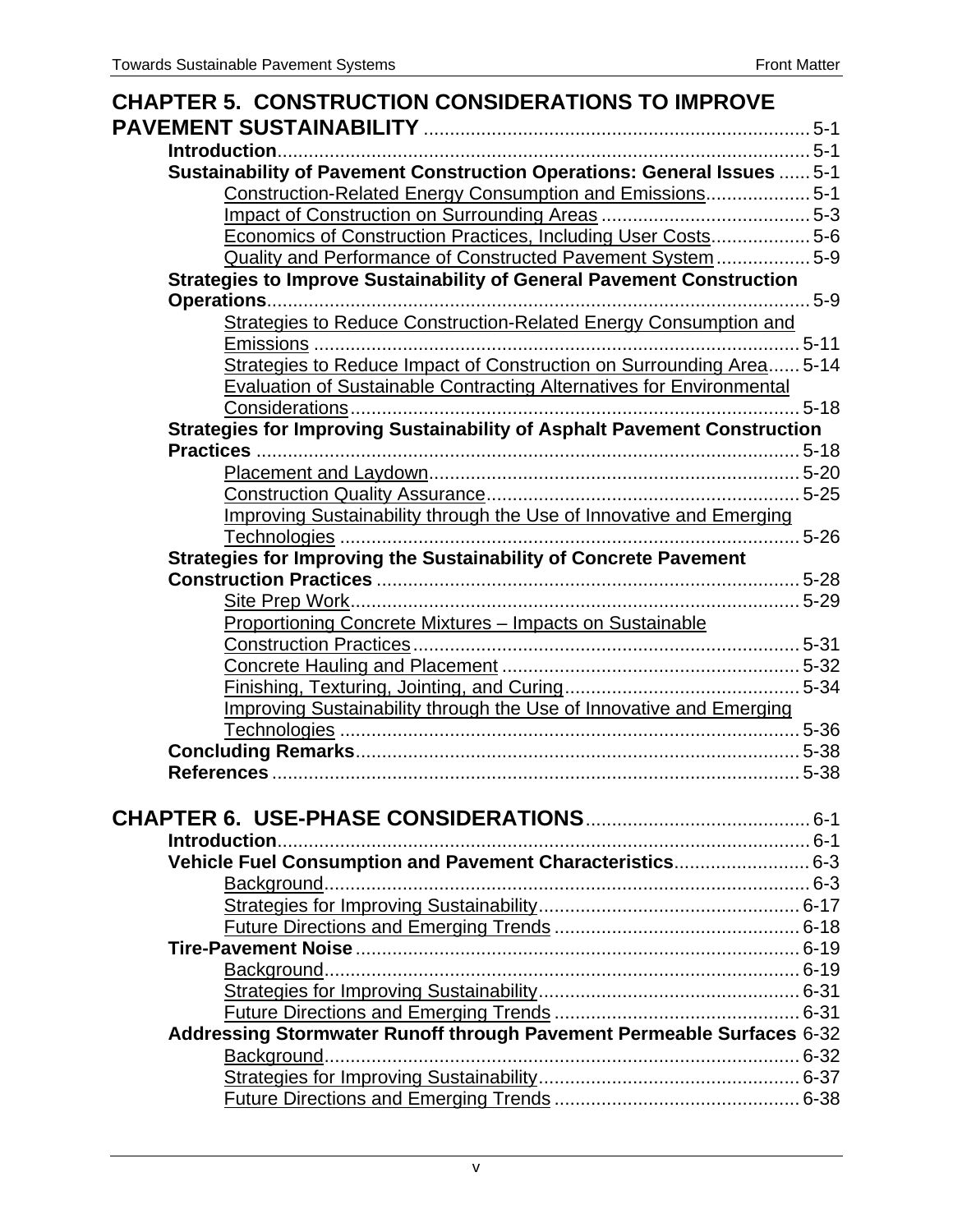| <b>Pavement Thermal Performance and Contribution to Urban</b>             |  |
|---------------------------------------------------------------------------|--|
| and Global Climate                                                        |  |
| Pavement Properties Affecting Thermal Performance 6-38                    |  |
|                                                                           |  |
|                                                                           |  |
| Other Strategies to Reduce Pavement Temperatures 6-54                     |  |
|                                                                           |  |
|                                                                           |  |
|                                                                           |  |
|                                                                           |  |
|                                                                           |  |
|                                                                           |  |
|                                                                           |  |
|                                                                           |  |
|                                                                           |  |
|                                                                           |  |
| <b>CHAPTER 7. MAINTENANCE AND PRESERVATION TREATMENTS</b>                 |  |
|                                                                           |  |
|                                                                           |  |
|                                                                           |  |
| Pavement Management Systems and Pavement Preservation  7-2                |  |
|                                                                           |  |
| General Pavement Preservation Strategies for Improving Sustainability 7-3 |  |
|                                                                           |  |
| Asphalt-Surfaced Pavement Maintenance and Preservation Treatments7-9      |  |
|                                                                           |  |
|                                                                           |  |
|                                                                           |  |
|                                                                           |  |
|                                                                           |  |
|                                                                           |  |
|                                                                           |  |
|                                                                           |  |
|                                                                           |  |
|                                                                           |  |
|                                                                           |  |
|                                                                           |  |
|                                                                           |  |
| Energy Use and Emissions for Asphalt-Surfaced Pavement Treatments. 7-25   |  |
|                                                                           |  |
|                                                                           |  |
|                                                                           |  |
| Concrete-Surfaced Pavement Maintenance and Preservation Treatments 7-28   |  |
|                                                                           |  |
|                                                                           |  |
|                                                                           |  |
|                                                                           |  |
|                                                                           |  |
|                                                                           |  |
|                                                                           |  |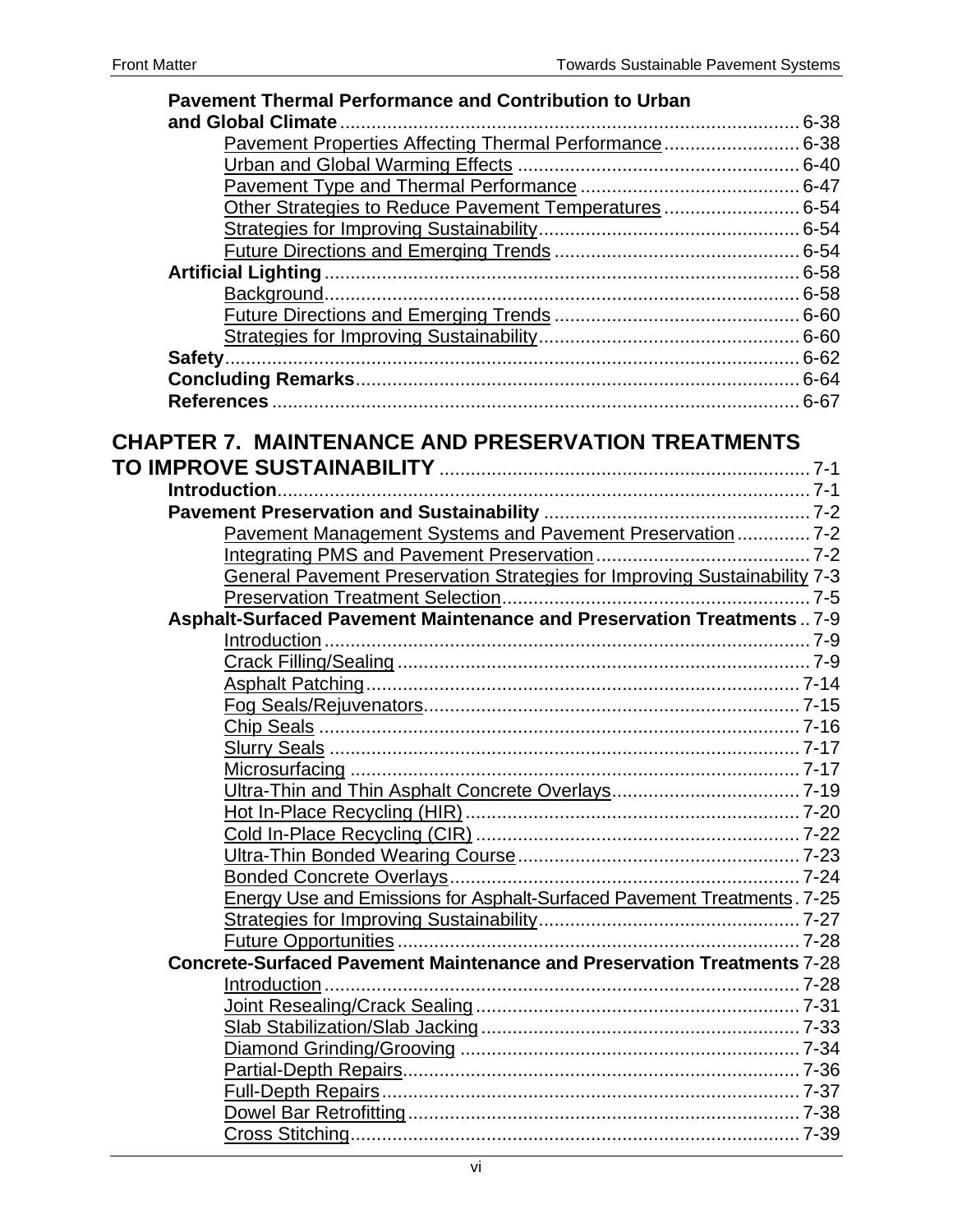| Energy Use and Emissions for Concrete-Surfaced Pavement Treatments. 7-41 |  |
|--------------------------------------------------------------------------|--|
|                                                                          |  |
|                                                                          |  |
|                                                                          |  |
|                                                                          |  |
|                                                                          |  |
|                                                                          |  |
|                                                                          |  |
|                                                                          |  |
| Economic and Environmental Considerations of EOL Options  8-2            |  |
| Closed-Loop or Zero-Waste Thinking for Pavement Systems  8-4             |  |
|                                                                          |  |
|                                                                          |  |
|                                                                          |  |
|                                                                          |  |
|                                                                          |  |
|                                                                          |  |
|                                                                          |  |
|                                                                          |  |
|                                                                          |  |
|                                                                          |  |
|                                                                          |  |
|                                                                          |  |
|                                                                          |  |
|                                                                          |  |
| <b>CHAPTER 9. PAVEMENT SUSTAINABILITY WITHIN LARGER</b>                  |  |
|                                                                          |  |
|                                                                          |  |
|                                                                          |  |
|                                                                          |  |
|                                                                          |  |
|                                                                          |  |
|                                                                          |  |
|                                                                          |  |
|                                                                          |  |
|                                                                          |  |
|                                                                          |  |
|                                                                          |  |
|                                                                          |  |
|                                                                          |  |
|                                                                          |  |
|                                                                          |  |
| <b>CHAPTER 10. ASSESSING PAVEMENT SUSTAINABILITY 10-1</b>                |  |
|                                                                          |  |
|                                                                          |  |
|                                                                          |  |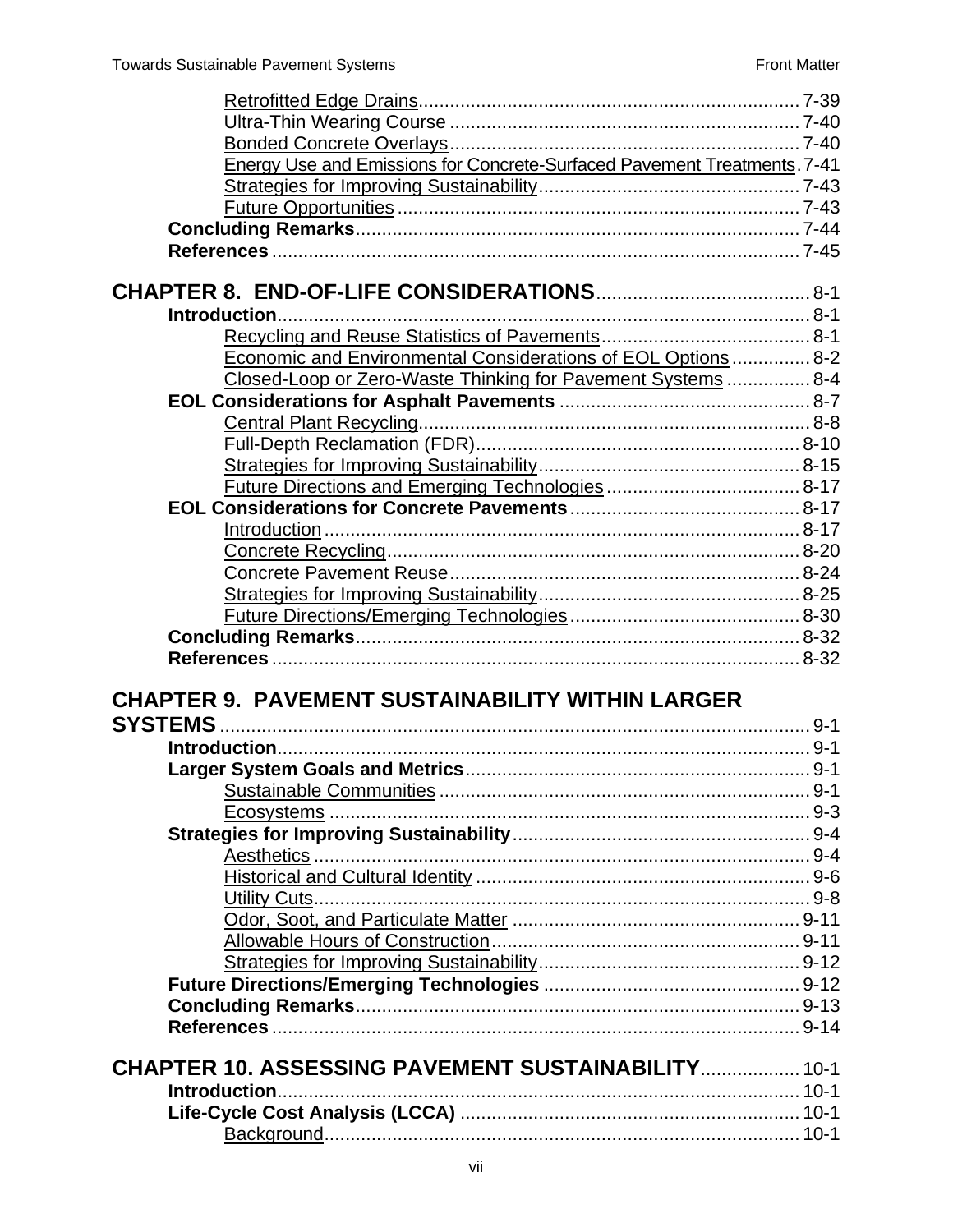| Use of LCCA in Various Pavement Delivery Approaches 10-6                      |  |
|-------------------------------------------------------------------------------|--|
|                                                                               |  |
|                                                                               |  |
|                                                                               |  |
|                                                                               |  |
|                                                                               |  |
|                                                                               |  |
| Most Pavement LCAs are Process Based and "Attributional" 10-12                |  |
|                                                                               |  |
|                                                                               |  |
|                                                                               |  |
|                                                                               |  |
| What Lies Ahead: Environmental Product Declarations 10-15                     |  |
| An Example of an Important Methodological Element: Allocation 10-16           |  |
|                                                                               |  |
|                                                                               |  |
|                                                                               |  |
|                                                                               |  |
|                                                                               |  |
| <b>INVEST (Infrastructure Voluntary Evaluation Sustainability Tool) 10-22</b> |  |
|                                                                               |  |
|                                                                               |  |
|                                                                               |  |
| Leadership in Energy and Environmental Design (LEED®) 10-23                   |  |
|                                                                               |  |
| Use Depends on Owner/Agency and Project Priorities 10-34                      |  |
|                                                                               |  |
|                                                                               |  |
|                                                                               |  |
|                                                                               |  |
|                                                                               |  |
|                                                                               |  |
| Review of Technologies, Innovations, and Trends  11-1                         |  |
|                                                                               |  |

### **GLOSSARY**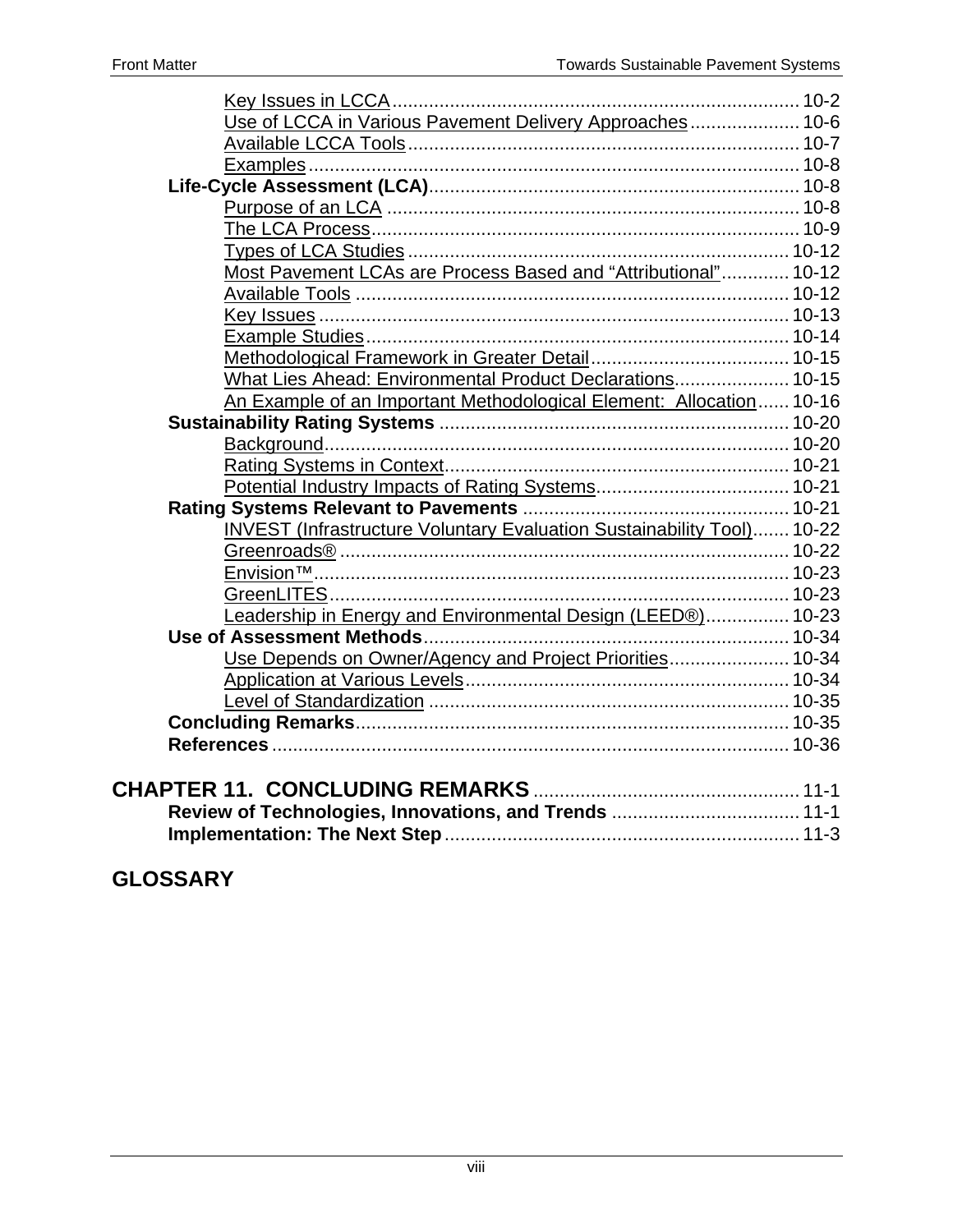## **LIST OF FIGURES**

| Figure 1-1.<br>Figure 1-2.<br>Figure 2-1. |                                                                                                                                                          |
|-------------------------------------------|----------------------------------------------------------------------------------------------------------------------------------------------------------|
| Figure 3-1.                               | Typical volumes of aggregate in dense-graded asphalt concrete and in dense-<br>graded hydraulic cement concrete (asphalt concrete: summary of mixture    |
| Figure 3-2.                               | Coarse aggregates: rounded gravel (left) and crushed stone (right)                                                                                       |
| Figure 3-3.                               | Primary energy and global warming potential from aggregate production per                                                                                |
| Figure 3-4.                               | Schematics illustrating straight-run distillation of asphalt within a complex                                                                            |
| Figure 3-5.                               | Estimated tons of WMA usage by industry sector 2009-2011 (Hansen and                                                                                     |
| Figure 3-6.                               | RAP use in the U.S., 2009 through 2011 (adapted from Hansen and                                                                                          |
| Figure 3-7.                               | Typical volumetric distribution of hydraulic paste (cement, water, air) and                                                                              |
| Figure 3-8.                               | Steps in the modern dry-process manufacture of portland cement (Kosmatka                                                                                 |
| Figure 3-9.                               | U.S. fly ash production, use (U.S. short tons), and utilization rate from 1966                                                                           |
| Figure $3-10$ .                           | U.S. slag cement shipments from 1996 to 2007 (adapted from SCA 2007) 3-46                                                                                |
| Figure $3-11$ .                           | Schematic of mixer truck washout water recycling for concrete batch plant                                                                                |
| Figure 3-12.                              | Polished slab of concrete viewed through stereomicroscope. Dark circles are<br>entrained air voids distributed throughout the grey hydrated cement paste |
| Figure 4-1.                               | Example of payback time analysis considering only the material production<br>and construction phases of three different pavement design lives (Santero,  |
| Figure 4-2.                               | Overall process for considering sustainability in pavement design 4-8                                                                                    |
| Figure 4-3.                               | Cross sections of various asphalt pavement types (not to scale)  4-10                                                                                    |
| Figure 4-4.                               | Cross sections of rehabilitated asphalt pavement structures (not to scale) 4-12                                                                          |
| Figure 4-5.                               |                                                                                                                                                          |
| Figure 4-6.                               | Cross sections of rehabilitated concrete pavement structures (not to scale) 4-15                                                                         |
| Figure 4-7.                               |                                                                                                                                                          |
| Figure 4-8.                               |                                                                                                                                                          |
| Figure 4-9.                               |                                                                                                                                                          |
| Figure $4-10$ .                           | Cross sections of pervious concrete pavement, porous asphalt pavement,                                                                                   |
|                                           |                                                                                                                                                          |
| Figure $4-11$ .                           |                                                                                                                                                          |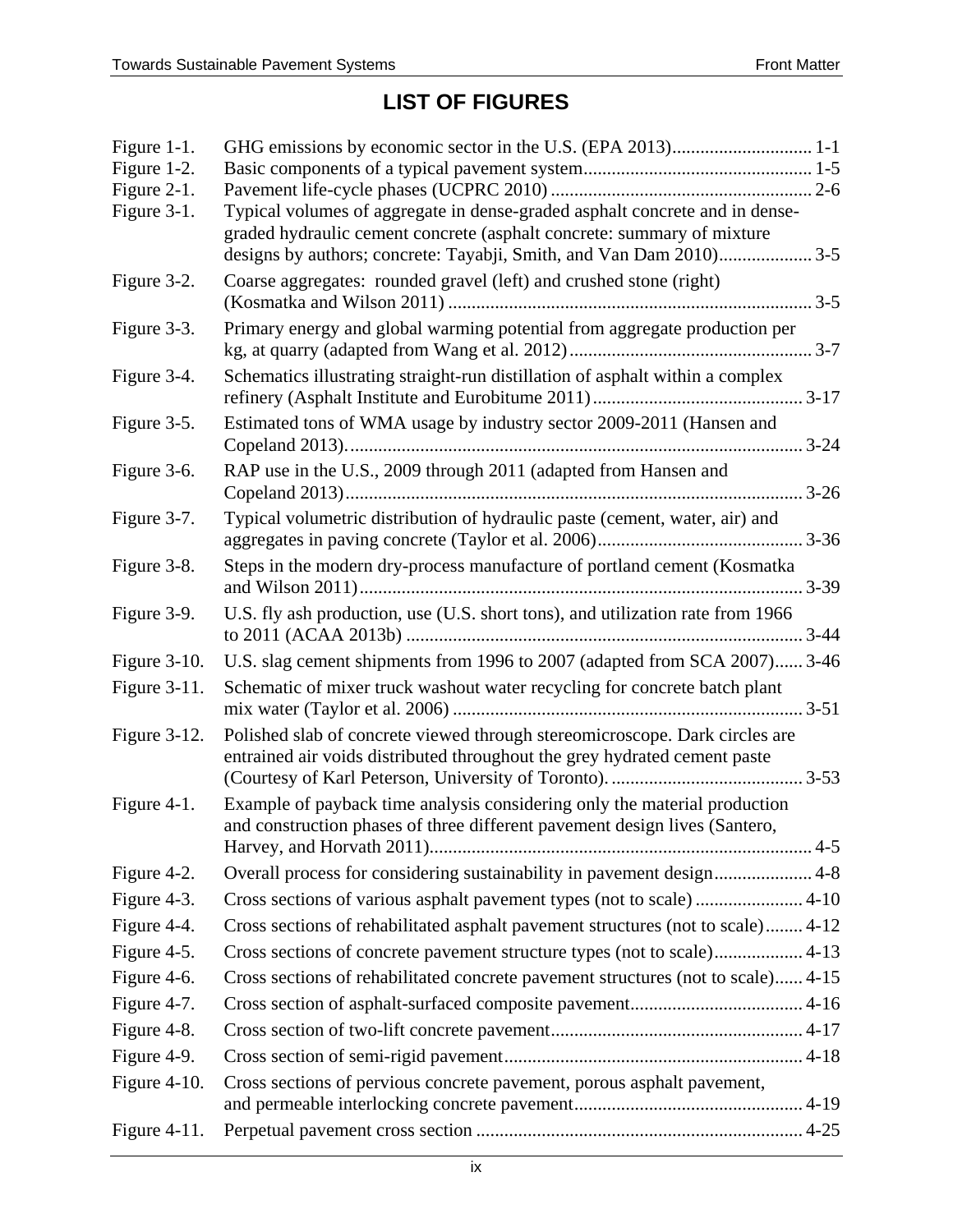| Figure $4-12$ .  |                                                                                                                                                                                                                                                                                                             |  |
|------------------|-------------------------------------------------------------------------------------------------------------------------------------------------------------------------------------------------------------------------------------------------------------------------------------------------------------|--|
| Figure 5-1.      | EPA non-road diesel engine limits for construction vehicles with two<br>different ranges of rated power illustrating tightening of the emission limits                                                                                                                                                      |  |
| Figure 5-2.      | Impact of construction-related traffic delay: (a) addition emissions, (b)<br>additional energy consumption for normal traffic and traffic delay scenarios<br>for work zone lengths of 1.9 mi (four 8-hr nighttime closures avoiding<br>morning and evening peak hours), 3.8 mi (two 16-hr night and daytime |  |
| Figure 5-3.      | Generalized asphalt pavement construction processes and associated fuel                                                                                                                                                                                                                                     |  |
| Figure 5-4.      | Effect of compaction on predicted bottom-up fatigue life for two-layer beam<br>specimens in mixture using a AR4000c binder (binder type used in several<br>western highway agencies prior to Superpave) and at different air void and                                                                       |  |
| Figure 5-5.      |                                                                                                                                                                                                                                                                                                             |  |
| Figure 5-6.      | Spray paver on the left and material transfer device on the right used in the                                                                                                                                                                                                                               |  |
| Figure 5-7.      | Generalized concrete pavement construction processes and associated fuel                                                                                                                                                                                                                                    |  |
| Figure 6-1.      |                                                                                                                                                                                                                                                                                                             |  |
| Figure 6-2.      |                                                                                                                                                                                                                                                                                                             |  |
| Figure 6-3.      | Energy savings in MJ and equivalent gallons of gasoline for a medium-to-high-<br>volume route over 10-year analysis period for preservation treatment versus                                                                                                                                                |  |
| Figure 6-4.      | Estimate of light vehicle noise due to tire-pavement noise, powertrain noise,                                                                                                                                                                                                                               |  |
| Figure 6-5.      |                                                                                                                                                                                                                                                                                                             |  |
| Figure 6-6.      | On-Board Sound Intensity (OBSI) setup (photo courtesy of John Harvey).  6-23                                                                                                                                                                                                                                |  |
| Figure 6-7.      | Controlled vehicle pass-by levels at 25 ft (7.6 m) versus OBSI level for the<br>SRTT at all test sites and speeds—normalized data (Donavan and Lodico 2009). 6-24                                                                                                                                           |  |
| Figure 6-8.      | Noise-generation mechanisms on dry pavement (Olek, Weiss, and Garcia-                                                                                                                                                                                                                                       |  |
| Figure 6-9.      | Example plot of one-third octave frequency content for several asphalt mixtures<br>and influence of tire-pavement noise mechanisms (Ongel et al. 2008) 6-26                                                                                                                                                 |  |
| Figure $6-10$ .  | Normalized distributions of OBSI noise levels for conventional concrete                                                                                                                                                                                                                                     |  |
|                  | Figure 6-11a. Frequency content of OBSI measured at 60 mi/hr (97 km/hr) for pretreatment<br>(PreCDG), conventional diamond grinding (CDG) and NGCS (GnG in the figure)<br>for a California test section, Yolo 113-PM R0.5/R2.5 (Guada et al. 2013)  6-29                                                    |  |
|                  | Figure 6.11b. Conventional diamond-ground surface showing "fins" that are eventually                                                                                                                                                                                                                        |  |
| Figure $6.11c$ . | Conventional diamond-ground surface with the Next Generation Concrete<br>Surface showing definition of "land area" between grooves (Guada et al. 2013) 6-29                                                                                                                                                 |  |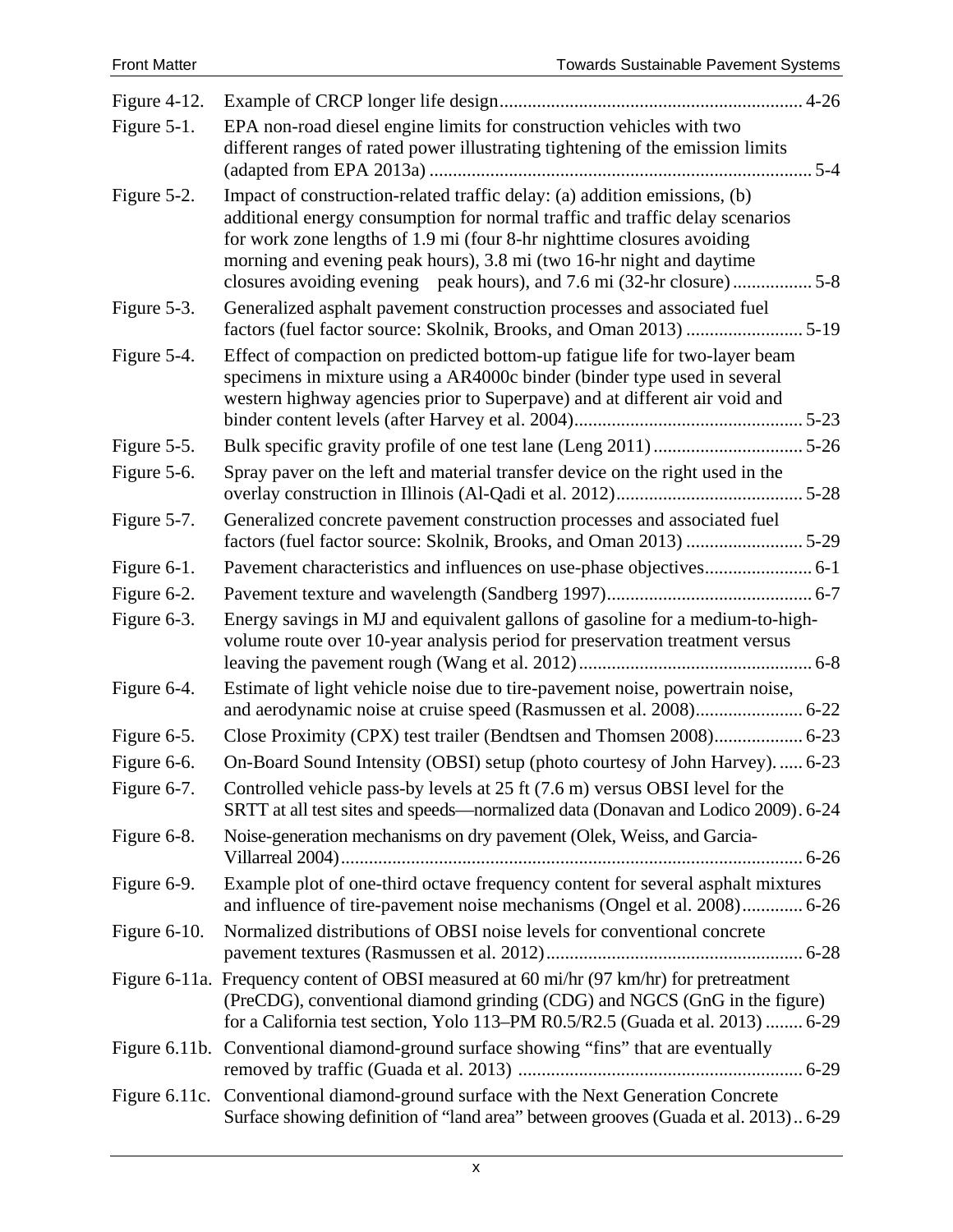|                 | Figure 6-12a. Frequency content of OBSI measured at 35 mi/hr (56 km/hr) for Caltrans<br>open-graded asphalt mixtures with typical 0.375 inch (9.5 mm) and #4  |
|-----------------|---------------------------------------------------------------------------------------------------------------------------------------------------------------|
|                 | Figure 6.12b. Examples of residual specimens after Cantabro testing for raveling of the<br>same OGFC mixtures (Wu et al. 2013). (Each original specimen had a |
| Figure $6-13$ . | Pervious concrete (left, courtesy John Kevern) and porous asphalt (right,                                                                                     |
| Figure 6-14.    | Permeable interlocking concrete pavers (courtesy Interlocking Concrete                                                                                        |
| Figure $6-15$ . |                                                                                                                                                               |
| Figure $6-16$ . | Heat flow and the basic thermal model for day and night (NCPTC/                                                                                               |
| Figure $6-17$ . |                                                                                                                                                               |
| Figure $6-18$ . | Average June horizontal flat plate solar radiation map of the U.S. (NREL 2012). 6-42                                                                          |
| Figure 6-19.    | Illustration of the main drivers of climate change (Cubasch et al. 2013) 6-45                                                                                 |
| Figure 6-20.    | Surface temperature and albedo for selected types of pavements in Phoenix,                                                                                    |
| Figure $6-21$ . | Effect of albedo on pavement surface temperature in Davis, California                                                                                         |
| Figure 6-22.    | Near-surface air temperatures of different pavements measured 2 inches                                                                                        |
| Figure 6-23.    | Heat flux from pavement surfaces for 1 full day during July 2012 (Li et al. 2013) 6-50                                                                        |
| Figure 6-24.    | Typical pavement solar reflectance of conventional asphalt and concrete                                                                                       |
| Figure 6-25.    |                                                                                                                                                               |
| Figure 6-26.    |                                                                                                                                                               |
| Figure 6-27.    |                                                                                                                                                               |
| Figure 6-28.    |                                                                                                                                                               |
| Figure $7-1$ .  |                                                                                                                                                               |
| Figure 7-2.     | Steps in integrating PMS and pavement preservation (adapted from                                                                                              |
| Figure 7-3.     | Effect of overlay interval on agency, user and total GHG $(CO2e)$ emissions                                                                                   |
| Figure 7-4.     | Process of selecting the preferred preservation treatment (adapted from                                                                                       |
| Figure 7-5.     |                                                                                                                                                               |
| Figure 7-6.     |                                                                                                                                                               |
| Figure 7-7.     |                                                                                                                                                               |
| Figure 7-8.     |                                                                                                                                                               |
| Figure 7-9.     |                                                                                                                                                               |
| Figure $7-10$ . |                                                                                                                                                               |
| Figure $7-11$ . | Hot in-place recycling with application of overlay (Kandhal and Mallick 1997)7-21                                                                             |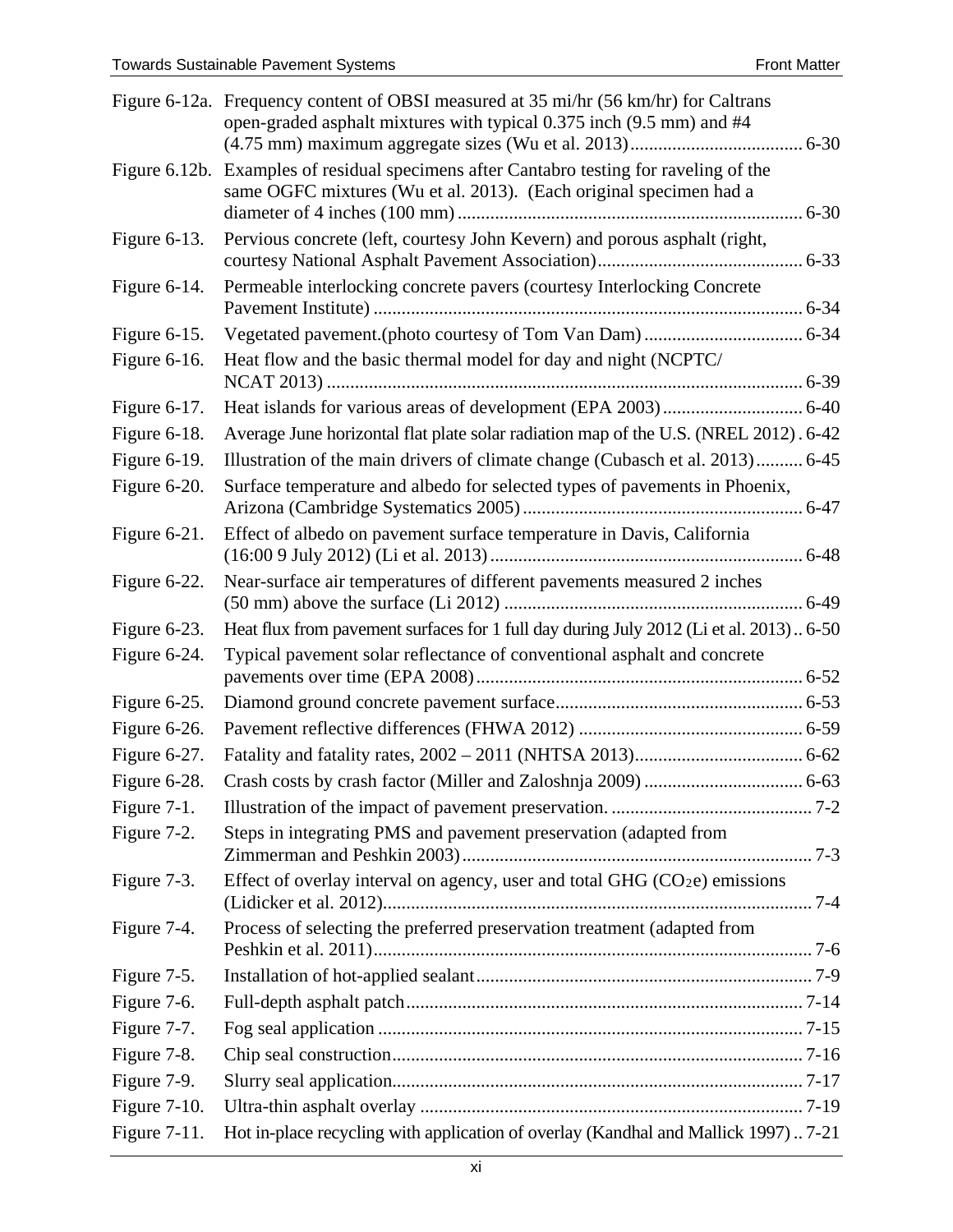| Figure $7-12$ . |                                                                                                                                                                                                                                                      |         |
|-----------------|------------------------------------------------------------------------------------------------------------------------------------------------------------------------------------------------------------------------------------------------------|---------|
| Figure 7-13.    |                                                                                                                                                                                                                                                      |         |
| Figure 7-14.    | Typical sequence of concrete-surfaced pavement treatments as part of CPR                                                                                                                                                                             |         |
| Figure 7-15.    |                                                                                                                                                                                                                                                      |         |
| Figure 7-16.    | Surface texture produced by diamond grinding (courtesy ACPA)7-34                                                                                                                                                                                     |         |
| Figure $7-17$ . |                                                                                                                                                                                                                                                      |         |
| Figure 7-18.    |                                                                                                                                                                                                                                                      |         |
| Figure 7-19.    |                                                                                                                                                                                                                                                      |         |
| Figure 7-20.    |                                                                                                                                                                                                                                                      |         |
| Figure $7-21$ . |                                                                                                                                                                                                                                                      |         |
| Figure 7-22.    | Details for the high-traffic case study of the material production phase showing<br>the energy consumption for different LCI data sets (Wang et al. 2012) 7-42                                                                                       |         |
| Figure 8-1.     | Recycling and reuse statistics of asphalt and concrete materials (data<br>compiled from Hansen and Copeland (2013) for RAP and Wilburn and                                                                                                           |         |
| Figure 8.2.     | Environmental cost determinants for pavement EOL considerations (adapted                                                                                                                                                                             |         |
| Figure 8-3.     | An illustration of EOL allocation rules potentially applicable for pavements                                                                                                                                                                         |         |
| Figure 8-4.     | Optimal performance levels based on (a) total cost and (b) GHG emissions                                                                                                                                                                             |         |
| Figure 8-5.     |                                                                                                                                                                                                                                                      |         |
| Figure 8-6.     | Example effect of type of crusher on RCA particle size distribution.  8-28                                                                                                                                                                           |         |
| Figure 8-7.     | Carbon sequestration by fine RCA in laboratory column studies (Gardner,                                                                                                                                                                              |         |
| Figure 8-8.     |                                                                                                                                                                                                                                                      |         |
| Figure 8-9      | Recycling existing concrete pavement in place (photo courtesy of                                                                                                                                                                                     |         |
| Figure 9-1.     | Zion Park Blvd. in Utah (SR 9) with a chip seal surfacing that uses local red<br>volcanic cinders to match the aesthetics of the surrounding environment and to<br>be consistent with historical road surfacing (photo courtesy of Steve Muench) 9-5 |         |
| Figure 9-2.     | Brick crosswalk in Charlotte, NC implemented as part of an intersection                                                                                                                                                                              | $9 - 5$ |
| Figure 9-3.     | Vehicular interlocking concrete pavers being placed in a pedestrian-friendly<br>downtown area in Houghton, MI. Note the use of colored concrete for the<br>pavers to provide a visual offset for the cross walk (photo courtesy of                   |         |
| Figure 9-4.     | Old cobblestone pavement preserved and still in use on East Republican St.,                                                                                                                                                                          |         |
| Figure 9-5.     | Lombard Street in San Francisco during construction in 1922 (FoundSF 2013) 9-7                                                                                                                                                                       |         |
| Figure 9-6.     | Lombard Street as it looks today with its brick pavement, kept for historical                                                                                                                                                                        |         |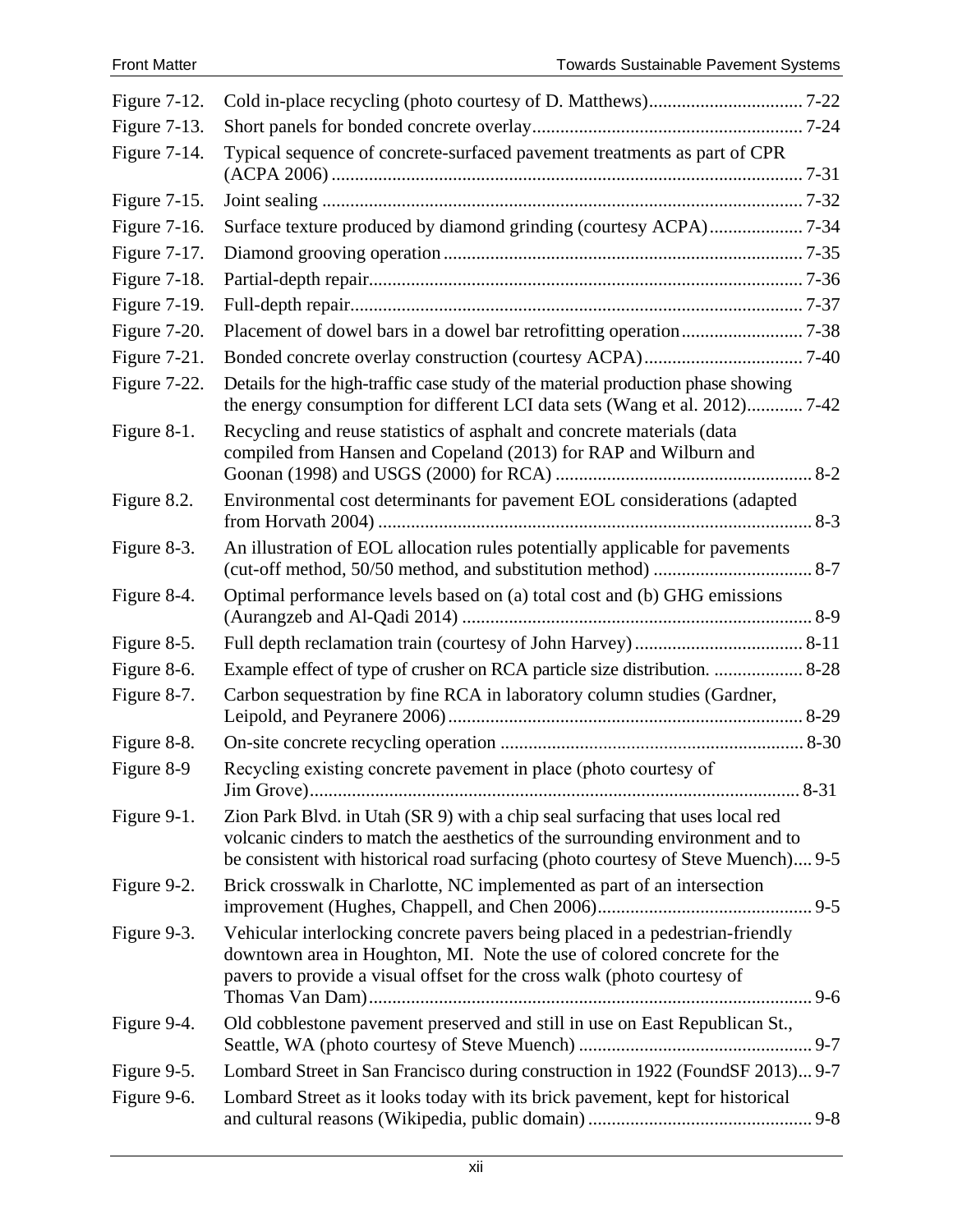| Figure 9-7.     | Poor quality patch in an existing concrete pavement (photo courtesy of Steve                                                                                                                                                             |
|-----------------|------------------------------------------------------------------------------------------------------------------------------------------------------------------------------------------------------------------------------------------|
| Figure 9-8.     | Illustration of how existing concrete pavers can be removed to repair a gas line<br>(a), and then the bedding recompacted (b), joint sand reapplied (c), and the                                                                         |
| Figure 9-9.     | Removal of French hexagonal modular pavement to access utility (Larrod,                                                                                                                                                                  |
| Figure $9-10$ . | A utility cut in Rome, Italy shown with the excavation open and sampletrini<br>(individual rounded black basalt stones) removed. Upon completion the cut<br>is filled and sampletrini reinstalled (photo courtesy of Steve Muench)  9-10 |
| Figure $10-1$ . | Example projected life-cycle cost stream diagram (FHWA 2002) 10-2                                                                                                                                                                        |
| Figure $10-2$ . | Probabilistic analysis of two design alternatives (Walls and Smith 1998) 10-5                                                                                                                                                            |
| Figure $10-3$ . |                                                                                                                                                                                                                                          |
| Figure 10-4.    |                                                                                                                                                                                                                                          |
| Figure $10-5$ . | Sample EPD for a concrete mix design (courtesy of Central Concrete                                                                                                                                                                       |
|                 |                                                                                                                                                                                                                                          |
| Figure $10-6$ . | Example of economic allocation for a multi-output process  10-18                                                                                                                                                                         |
| Figure $10-7$ . | Assessing sustainabilty with LCCA, LCA, and rating systems on different                                                                                                                                                                  |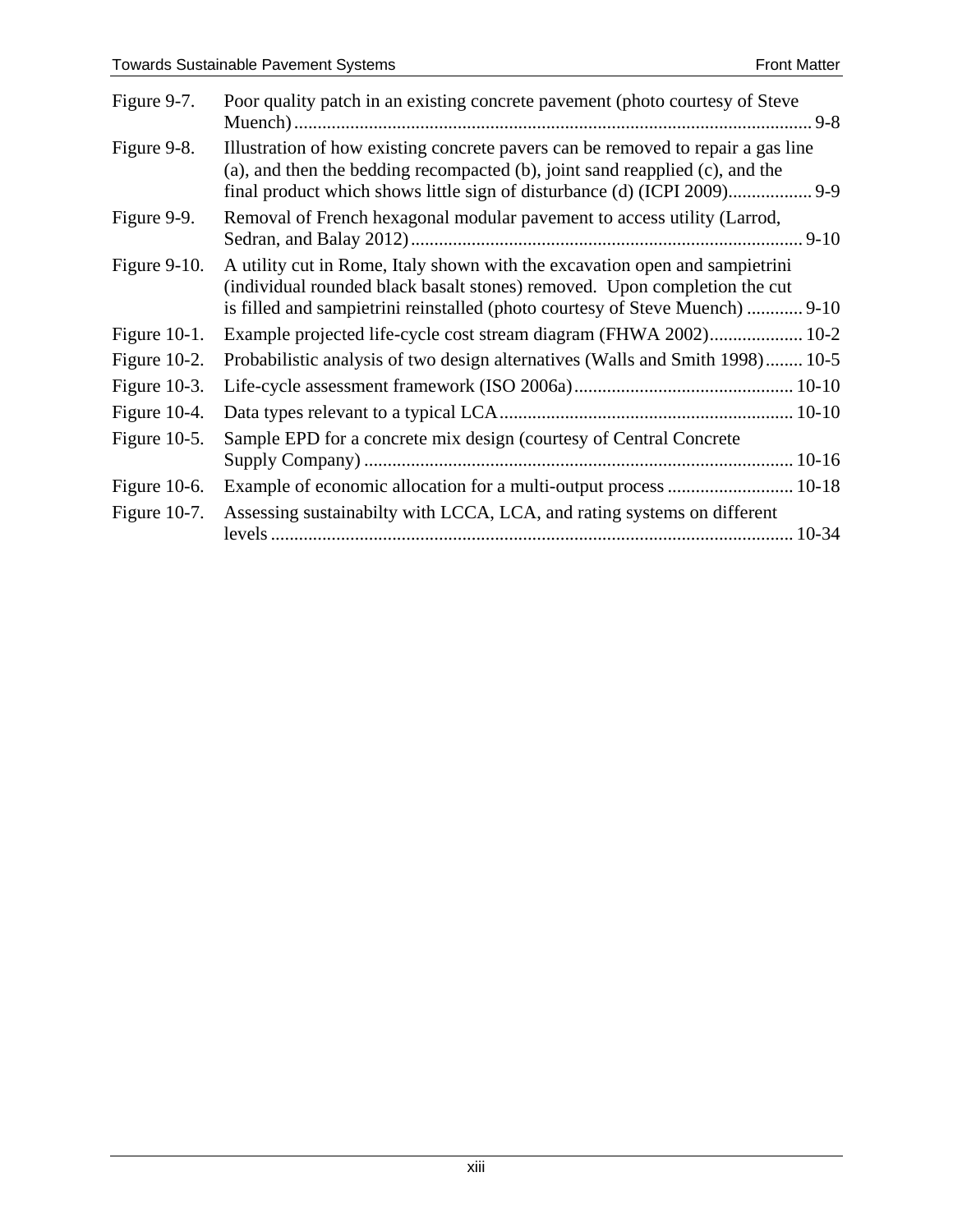# **LIST OF TABLES**

| Table 3-1.  | Summary of estimated national average freight movement fuel efficiency (diesel)<br>of freight transportation modes (2009 data) (Kruse, Protopapas, and Olson 2012) 3-8 |
|-------------|------------------------------------------------------------------------------------------------------------------------------------------------------------------------|
| Table 3-2.  | Approaches for improving aggregate production for pavement sustainability3-10                                                                                          |
| Table 3-3.  | Approaches for improving pavement sustainability with regard to asphalt                                                                                                |
| Table 3-4.  | Annual energy and CO <sub>2</sub> emissions associated with U.S. cement                                                                                                |
| Table 3-5.  | Chemical composition and select properties of common SCMs (Taylor et al.                                                                                               |
| Table 3-6.  | Effects of SCMs on the properties of fresh concrete (Taylor et al. 2006) 3-42                                                                                          |
| Table 3-7.  | Effects of SCMs on the properties of hardened concrete (Taylor et al. 2006) 3-43                                                                                       |
| Table 3-8.  | Harmful contaminants, tests methods and limits for grey water to be used in                                                                                            |
| Table 3-9.  | Effect of recycled water on concrete properties (Taylor et al. 2006)3-52                                                                                               |
| Table 3-10. | Common chemical admixtures used in paving concrete (Taylor et al. 2006) 3-52                                                                                           |
| Table 3-11. | Approaches for improving pavement sustainability with regard to concrete                                                                                               |
| Table 4-1.  | Division of scope between design, maintenance and preservation, and                                                                                                    |
| Table 4-2.  | Summary of major issues and trade-offs for improving pavement                                                                                                          |
| Table 5-1.  | Thresholds of significance for construction operations (AEP 2012) 5-4                                                                                                  |
| Table 5-2.  | Approaches for improving general sustainability of pavement construction                                                                                               |
| Table 5-3.  | GHG emissions reduction scenarios from fossil fuel use (EPA 2009).  5-11                                                                                               |
| Table 5-4.  | Operational strategies to reduce emissions incurred due to construction                                                                                                |
| Table 5-5.  | Alternative fuel use strategies to reduce emissions (EPA 2007)5-13                                                                                                     |
| Table 5-6.  | Energy efficiency and CO <sub>2</sub> emissions for common equipment used in<br>asphalt pavement construction (compiled from Santero and Horvath [2009a];              |
| Table 5-7.  | Approaches for improving sustainability of asphalt pavement construction                                                                                               |
| Table 5-8.  | Best practices to control fumes, emissions, and odors from asphalt mixture                                                                                             |
| Table 5-9.  | Typical minimum requirements for laydown temperatures as a function of                                                                                                 |
| Table 5-10. | General approaches for improving the sustainability of concrete pavement                                                                                               |
| Table 5-11. | Energy efficiency and CO <sub>2</sub> emissions for typical equipment used for concrete<br>pavement construction (compiled from Santero and Horvath 2009a and          |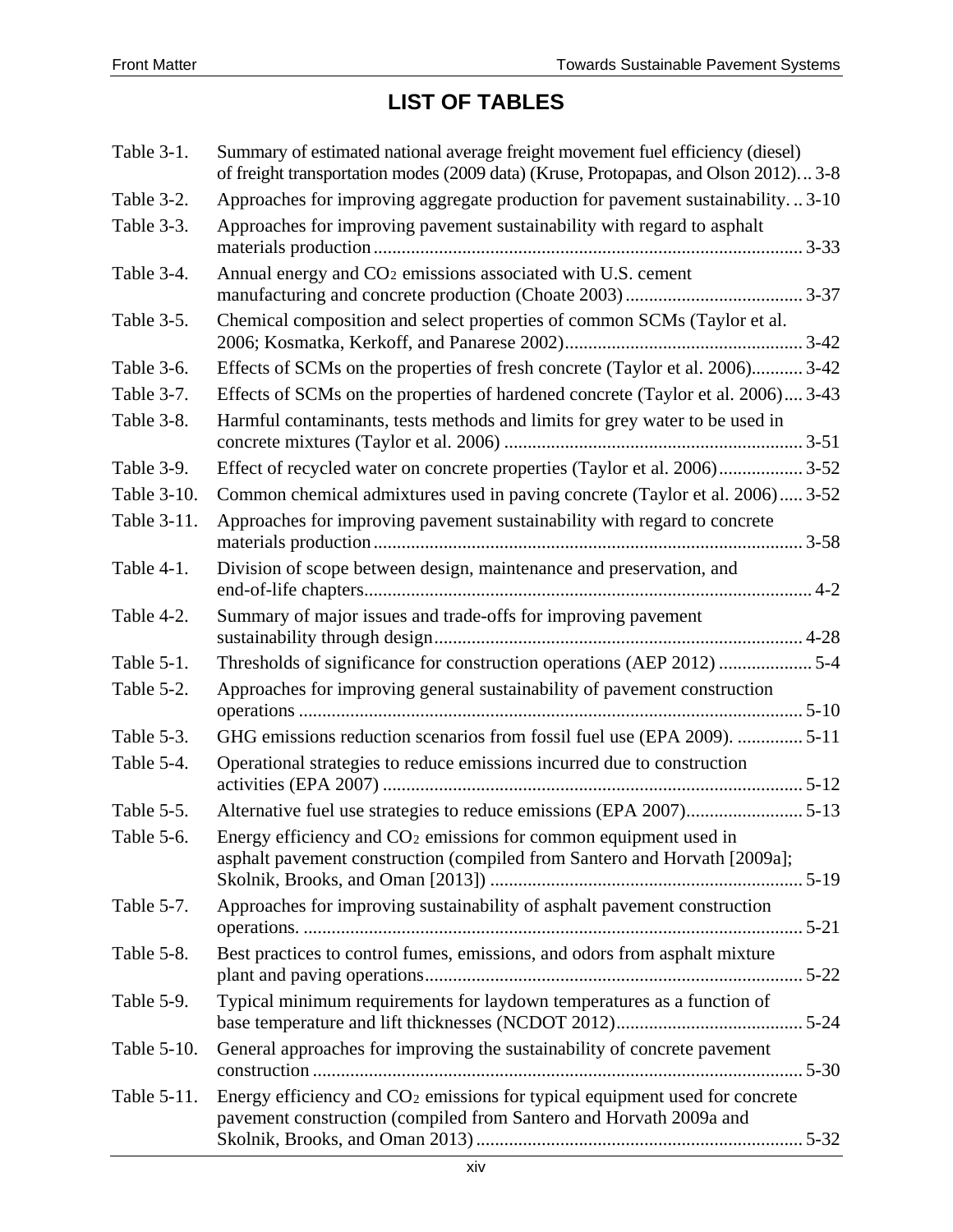| Table 6-1.                | Summary of strategies for improving vehicle use phase fuel consumption                                                                               |
|---------------------------|------------------------------------------------------------------------------------------------------------------------------------------------------|
| Table 6-2.                |                                                                                                                                                      |
| Table 6-3.                | FHWA noise abatement criteria in dBA (hourly A-weighted sound level)                                                                                 |
| Table 6-4.                | Summary of strategies for improving tire-pavement noise and potential                                                                                |
| Table 6-5.                | Summary of strategies to address stormwater runoff issues and potential                                                                              |
| Table 6-6.                | Summary of considerations to address UHIE issues and potential trade-offs  6-56                                                                      |
| Table 6-7.                | Summary of strategies to address lighting issues and potential trade-offs 6-61                                                                       |
| Table 7-1.                |                                                                                                                                                      |
| Table 7-2.                | Potential use of non-traditional materials and techniques with potential                                                                             |
| Table 7-3.                | Evaluation of sustainability impacts of treatments for asphalt-surfaced pavements 7-10                                                               |
| Table 7-4.                | Energy consumption and GHG emissions data for some typical asphalt-<br>surfaced pavement preservation treatments (Chehovits and Galehouse 2010) 7-26 |
| Table 7-5.                | Energy consumption and GHG emissions data for new construction and                                                                                   |
| Table 7-6.                | Comparison between microsurfacing and other treatment alternatives for                                                                               |
| Table 7-7.                | Evaluation of sustainability impacts of treatments for concrete-surfaced                                                                             |
| Table 8-1.                | Summary of FDR advantages, candidate pavements, and limitations  8-12                                                                                |
| Table 8-2.                | Commonly used test methods in the mixture design of FDR projects 8-14                                                                                |
| Table 8-3.                | Common additives used in FDR projects (recommended additive percentages                                                                              |
| Table 8-4                 | Approaches for improving sustainability of asphalt pavement recycling for<br>$8-16$                                                                  |
| Table 8-5.                | Design recommendations for RCA concrete pavements (ACPA 2009)  8-24                                                                                  |
| Table 8-6.                | Approaches for improving sustainability of concrete pavement recycling 8-26                                                                          |
| Table 8-7.                | Recommended RCA subbase quality tests and threshold values for various                                                                               |
| Table 9-1.<br>Table 10-1. | General strategies to improve pavement sustainability within larger systems 9-12                                                                     |
| Table 10-2.               | Summary of INVEST sustainability criteria and scoring (FHWA 2011)  10-24                                                                             |
| Table 10-3.               | Summary of Greenroads credit categories and scoring (Muench et al. 2011) 10-26                                                                       |
| Table 10-4.               | Summary of ENVISION sustainability criteria and scoring (ISI and                                                                                     |
| Table 10-5.               | Summary of GreenLITES sustainability criteria and scoring (NYSDOT 2010) 10-29                                                                        |
| Table 10-6.               | Summary of LEED-ND sustainability criteria and scoring (USGBC 2012; 2013) 10-33                                                                      |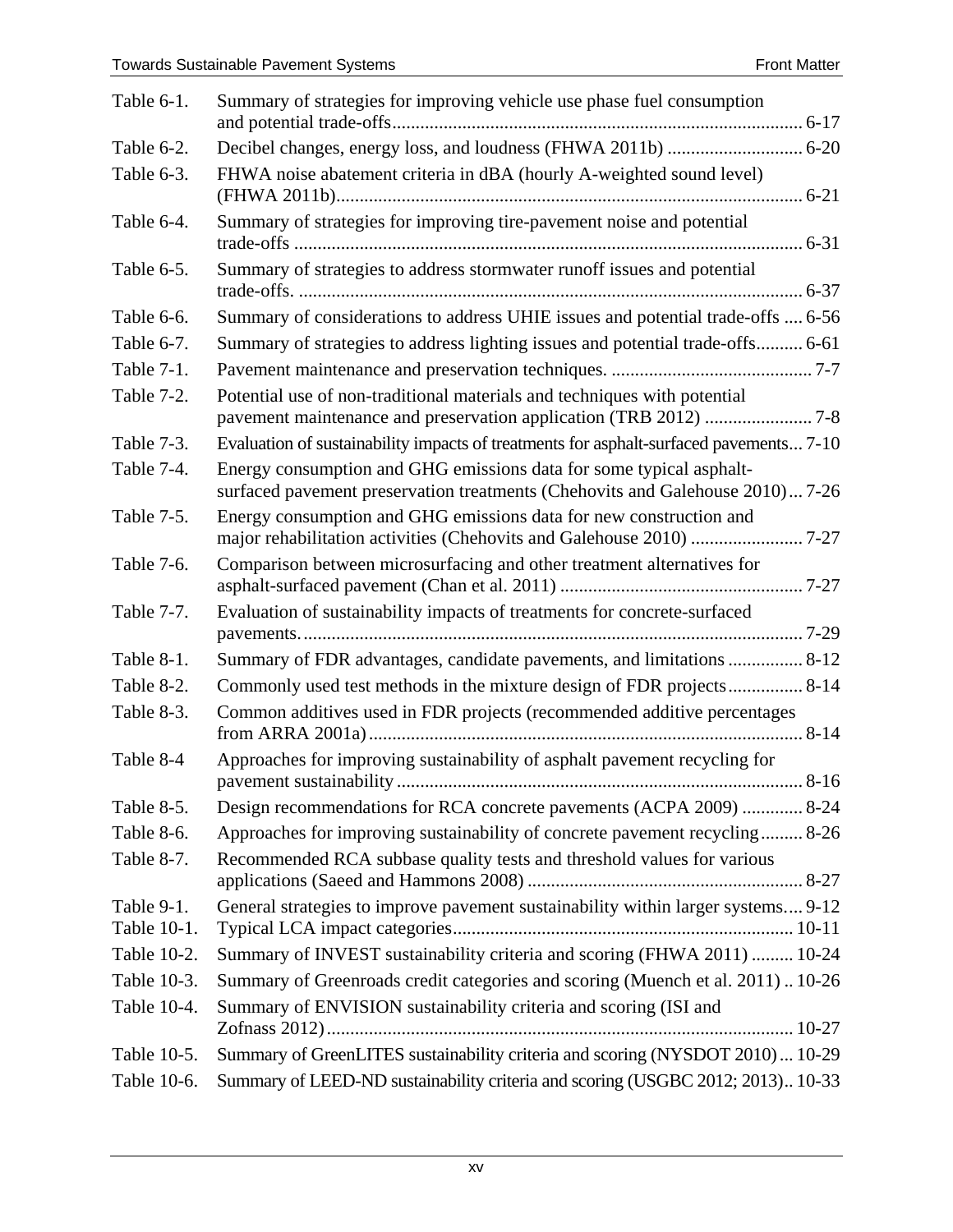#### **ACRONYMS**

| <b>AADT</b>       | <b>Average Annual Daily Traffic</b>                                      |
|-------------------|--------------------------------------------------------------------------|
| AAR               | Alkali-Aggregate Reactivity                                              |
| <b>AASHTO</b>     | American Association of State Highway and Transportation Officials       |
| AC                | <b>Asphalt Concrete</b>                                                  |
| <b>ACAA</b>       | <b>American Coal Ash Association</b>                                     |
| <b>ACBFS</b>      | Air-Cooled Blast Furnace Slag                                            |
| <b>ACEC</b>       | American Council of Engineering Companies                                |
| <b>ACI</b>        | <b>American Concrete Institute</b>                                       |
| <b>ACPA</b>       | <b>American Concrete Pavement Association</b>                            |
| <b>ACR</b>        | Alkali-Carbonate Reactivity                                              |
| <b>AEAs</b>       | <b>Air-Entraining Admixtures</b>                                         |
| <b>AEP</b>        | <b>Association of Environmental Professionals</b>                        |
| AI                | <b>Asphalt Institute</b>                                                 |
| <b>AISC</b>       | American Institute of Steel Construction                                 |
| <b>APT</b>        | <b>Accelerated Pavement Testing</b>                                      |
| <b>APWA</b>       | <b>American Public Works Association</b>                                 |
| <b>ARRA</b>       | Asphalt Recycling and Reclaiming Association                             |
| <b>ASR</b>        | Alkali-Silica Reactivity                                                 |
| <b>ASCE</b>       | American Society of Civil Engineers                                      |
| <b>ASTM</b>       | American Society for Testing and Materials                               |
| <b>ATB</b>        | <b>Asphalt Stabilized Bases</b>                                          |
| <b>BCA</b>        | <b>Benefit-Cost Analysis</b>                                             |
| BMP               | <b>Best Management Practice</b>                                          |
| <b>BTS</b>        | <b>Bureau of Transportation Statistics</b>                               |
| <b>CA4PRS</b>     | <b>Construction Analysis for Pavement Rehabilitation Strategies</b>      |
| CAC               | <b>Cement Association of Canada</b>                                      |
| Caltrans          | California Department of Transportation                                  |
| CaCO <sub>3</sub> | Calcium Carbonate/Limestone                                              |
| CaO               | Lime                                                                     |
| <b>CARB</b>       | California Air Resources Board                                           |
| <b>CCPR</b>       | <b>Cold Central Plant Recycling</b>                                      |
| <b>CDG</b>        | <b>Conventional Diamond Grinding</b>                                     |
| <b>CEQ</b>        | Council on Environmental Quality                                         |
| <b>CEQA</b>       | California Environmental Quality Act                                     |
| <b>CGS</b>        | California Geological Society                                            |
| CH <sub>4</sub>   | Methane                                                                  |
| CI                | Compression Ignition                                                     |
| <b>CIR</b>        | Cold In-place Recycling                                                  |
| <b>CKD</b>        | Cement-Kiln Dust                                                         |
| <b>CKRC</b>       | <b>Cement Kiln Recycling Coalition</b>                                   |
| <b>CNG</b>        | <b>Compressed Natural Gas</b>                                            |
| $\rm CO$          | Carbon Monoxide                                                          |
| CO <sub>2</sub>   | <b>Carbon Dioxide</b>                                                    |
| CO <sub>2</sub> e | Carbon Dioxide Equivalent                                                |
|                   | CP Road Map Long-Term Plan for Concrete Pavement Research and Technology |
| <b>CPB</b>        | Controlled Pass By                                                       |
| <b>CPR</b>        | <b>Concrete Pavement Restoration</b>                                     |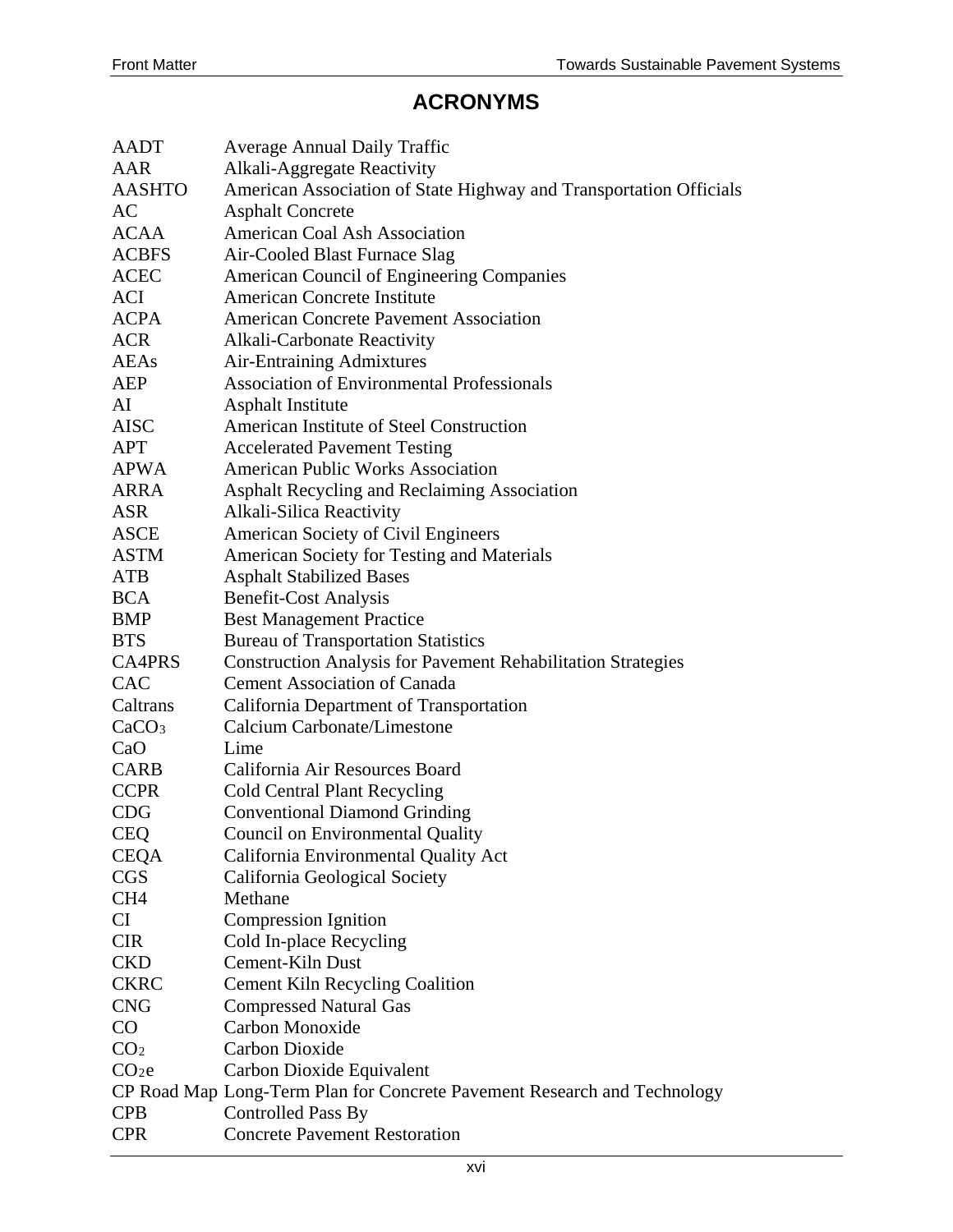| <b>CPX</b>      | <b>Close Proximity</b>                                              |
|-----------------|---------------------------------------------------------------------|
| <b>CRCP</b>     | <b>Continually Reinforced Concrete Pavements</b>                    |
| <b>CRM</b>      | Crumb Rubber Modifier                                               |
| <b>CSD</b>      | <b>Context-Sensitive Design</b>                                     |
| $C-S-H$         | Calcium Silicate Hydrate                                            |
| <b>CTB</b>      | <b>Cement Treated Base</b>                                          |
| <b>CTE</b>      | Coefficient of Thermal Expansion and Contraction                    |
| dB              | Decibels                                                            |
| dBA             | <b>Adjusted Decibels</b>                                            |
| <b>DBB</b>      | Design-Bid-Build                                                    |
| DB              | Design-Build                                                        |
| <b>DBM</b>      | Design-Build-Maintain                                               |
| <b>DLM</b>      | <b>Dynamic Lane Merge</b>                                           |
| <b>DOT</b>      | Department of Transportation                                        |
| EAPA            | <b>European Asphalt Pavement Association</b>                        |
| <b>EDC</b>      | <b>Every Day Counts</b>                                             |
| EIO             | Economic Input-Output                                               |
| EIR             | <b>Environmental Impact Review</b>                                  |
| EO.             | <b>Executive Order</b>                                              |
| <b>EOL</b>      | End-of-Life                                                         |
| EPA             | <b>Environmental Protection Agency</b>                              |
| <b>EPD</b>      | <b>Environmental Product Declaration</b>                            |
| <b>ESAL</b>     | Equivalent Single-Axle Load                                         |
| <b>EUAC</b>     | Equivalent Uniform Annual Cost                                      |
| <b>FDR</b>      | <b>Full-Depth Reclamation</b>                                       |
| FDR-FA          | <b>Full-Depth Reclamation using Foamed Asphalt</b>                  |
| <b>FEMA</b>     | <b>Federal Emergency Management Agency</b>                          |
| <b>FHWA</b>     | Federal Highway Administration                                      |
| <b>GDP</b>      | <b>Gross Domestic Product</b>                                       |
| <b>GGBFS</b>    | <b>Ground Granulated Blast Furnace Slag</b>                         |
| <b>GHG</b>      | Greenhouse Gas                                                      |
| <b>GPR</b>      | <b>Ground Penetrating Radar</b>                                     |
| GreenLITES      | Green Leadership in Transportation and Environmental Sustainability |
| <b>GSI</b>      | Gomaco Smoothness Indicator                                         |
| <b>GSSI</b>     | Geophysical Survey Systems, Inc.                                    |
| <b>GWP</b>      | <b>Global Warming Potential</b>                                     |
| $H_3PO_4$       | Orthophosphoric Acid                                                |
| HC              | Hydrocarbons                                                        |
| <b>HCC</b>      | Hydraulic Cement Concrete                                           |
| <b>HFCs</b>     | Hydrofluorocarbons                                                  |
| <b>HIPERPAV</b> | <b>HIgh PERformance Concrete PAVing</b>                             |
| <b>HIR</b>      | Hot In-place Recycling                                              |
| <b>HMA</b>      | Hot-Mix Asphalt                                                     |
| HOV             | High-Occupancy Vehicle                                              |
| <b>HRWRA</b>    | High-Range Water-Reducing Admixtures                                |
| <b>HSIP</b>     | Highway Safety Improvement Program                                  |
| IC              | Intelligent compaction                                              |
| <b>ICPI</b>     | <b>Interlocking Concrete Pavement Institute</b>                     |
| <b>IEA</b>      | <b>International Energy Agency</b>                                  |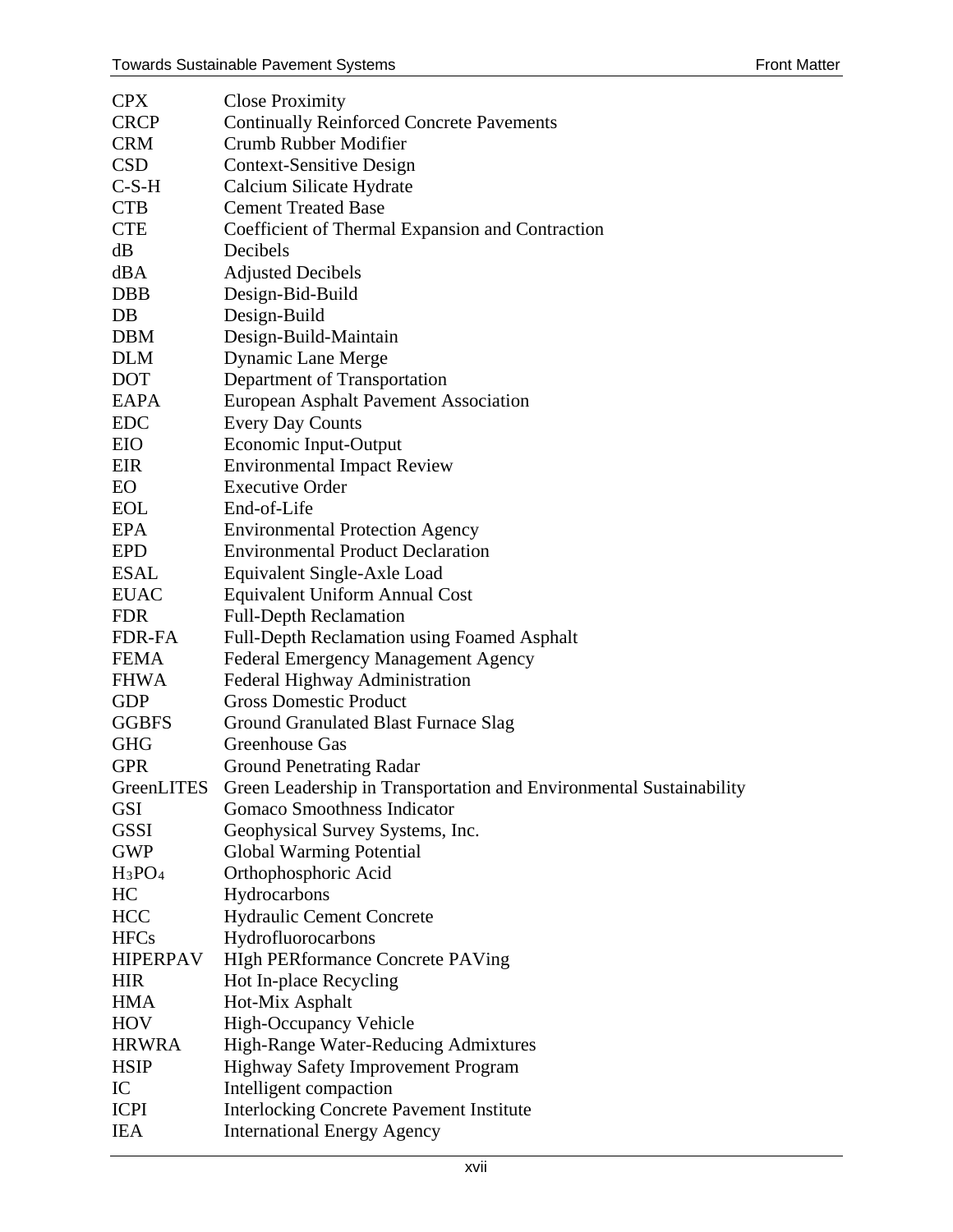| <b>INVEST</b>   | Infrastructure Voluntary Evaluation Sustainability Tool                   |
|-----------------|---------------------------------------------------------------------------|
| <b>IPCC</b>     | <b>Intergovernmental Panel on Climate Change</b>                          |
| IRI             | <b>International Roughness Index</b>                                      |
| <b>IRT</b>      | <b>Infrared Thermography</b>                                              |
| <b>ISI</b>      | Institute for Sustainable Infrastructure                                  |
| <b>ISO</b>      | International Organization for Standardization                            |
| <b>ITS</b>      | <b>Intelligent Transportation Systems</b>                                 |
| <b>JPCP</b>     | <b>Jointed Plain Concrete Pavement</b>                                    |
| <b>JRCP</b>     | <b>Jointed Reinforced Concrete Pavement</b>                               |
| <b>KDOT</b>     | Kansas Department of Transportation                                       |
| LAB             | Los Angeles Abrasion                                                      |
| <b>LCA</b>      | Life Cycle Assessment                                                     |
| <b>LCB</b>      | <b>Lean Concrete Base</b>                                                 |
| <b>LCCA</b>     | Life-Cycle Cost Analysis                                                  |
| <b>LCI</b>      | Life-Cycle Inventory                                                      |
| <b>LCIA</b>     | Life-Cycle Impact Assessment                                              |
| <b>LED</b>      | <b>Light-Emitting Diode</b>                                               |
| LEED®           | Leadership in Energy and Environmental Design                             |
| <b>LFATB</b>    | Lime and Fly Ash Binder                                                   |
| <b>LNG</b>      | <b>Liquefied Natural Gas</b>                                              |
| <b>LWA</b>      | Light Weight Aggregate                                                    |
| $MAP-21$        | Moving Ahead for Progress in the 21st Century Act                         |
| <b>MDPDG</b>    | AASHTO DARWin-ME™ Mechanistic-Empirical Design Guide                      |
| МE              | Mechanistic-Empirical                                                     |
| <b>MEPDG</b>    | Mechanistic-Empirical Pavement Design Guide                               |
| <b>MGGRA</b>    | Midwest Greenhouse Gas Reduction Accord                                   |
| MoDOT           | Missouri Department of Transportation                                     |
| <b>MOVES</b>    | <b>Motor Vehicle Emission Simulator</b>                                   |
| <b>MPD</b>      | Mean Profile Depth                                                        |
| <b>MPO</b>      | <b>Metropolitan Planning Organizations</b>                                |
| <b>MRD</b>      | <b>Material-Related Distress</b>                                          |
| <b>MRWRA</b>    | Mid-Range Water Reducing Admixture                                        |
| <b>MTD</b>      | <b>Mean Texture Depth</b>                                                 |
| <b>MTV</b>      | <b>Material Transfer Vehicle</b>                                          |
| <b>NAPA</b>     | <b>National Asphalt Pavement Association</b>                              |
| <b>NCAT</b>     | National Center for Asphalt Technology                                    |
| <b>NCDOT</b>    | North Carolina Department of Transportation                               |
| <b>NCHRP</b>    | National Cooperative Highway Research Program                             |
| <b>NCPTC</b>    | National Concrete Pavement Technology Center                              |
| <b>NDT</b>      |                                                                           |
| <b>NEPA</b>     | <b>Nondestructive Testing</b><br><b>National Environmental Policy Act</b> |
|                 | <b>Next Generation Concrete Surface</b>                                   |
| <b>NGCS</b>     |                                                                           |
| <b>NHPP</b>     | National Highway Performance Program                                      |
| <b>NHS</b>      | National Highway System                                                   |
| <b>NHTSA</b>    | National Highway Traffic Safety Administration                            |
| <b>NLA</b>      | <b>National Lime Association</b>                                          |
| <b>NMAS</b>     | Nominal Maximum Aggregate Size                                            |
| <b>NMHC</b>     | Non-Methane Hydrocarbons                                                  |
| NO <sub>x</sub> | Nitrogen Oxides                                                           |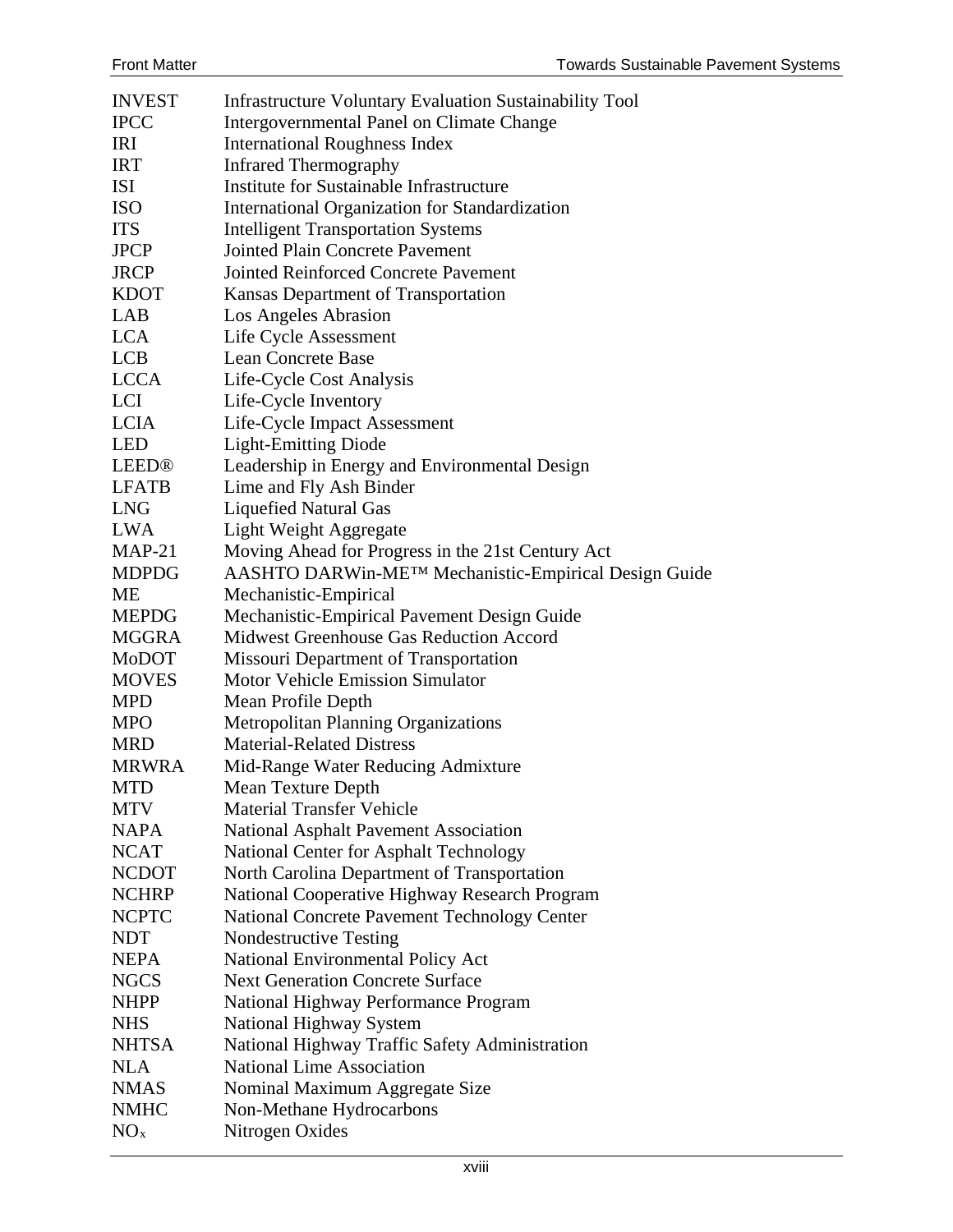| <b>NPC</b>    | <b>Net Present Cost</b>                                 |
|---------------|---------------------------------------------------------|
| <b>NPS</b>    | <b>National Park Service</b>                            |
| <b>NPV</b>    | <b>Net Present Value</b>                                |
| <b>NRCS</b>   | <b>Natural Resources Conservation Service</b>           |
| <b>NRMCA</b>  | National Ready-Mix Concrete Association                 |
| <b>NYSDOT</b> | New York State Department of Transportation             |
| <b>OBSI</b>   | <b>On-Board Sound Intensity</b>                         |
| <b>OGFC</b>   | <b>Open-Graded Friction Course</b>                      |
| <b>PAPA</b>   | Pennsylvania Asphalt Pavement Association               |
| <b>PCA</b>    | <b>Portland Cement Association</b>                      |
| <b>PCC</b>    | <b>Portland Cement Concrete</b>                         |
| <b>PCR</b>    | <b>Pavement Condition Rating</b>                        |
| <b>PDC</b>    | <b>Positive Dust Control</b>                            |
| $PE-2$        | <b>Project Emissions Estimator</b>                      |
| <b>PFCs</b>   | Perfluorocarbons                                        |
| PG            | Performance Grade                                       |
| PI            | Profile Index                                           |
| <b>PLC</b>    | <b>Portland Limestone Cement</b>                        |
| <b>PM</b>     | <b>Particulate Matter</b>                               |
| $PM_{10}$     | <b>Fugitive Particulate Matter/Fugitive Dust</b>        |
| <b>PMA</b>    | Polymer-Modified Asphalt                                |
| <b>PMS</b>    | <b>Pavement Management Systems</b>                      |
| <b>PPA</b>    | Polyphosphoric Acid                                     |
| <b>PPCPS</b>  | Precast Pre-Stressed Concrete Pavement Systems          |
| <b>PWL</b>    | <b>Percent within Limits</b>                            |
| QA            | <b>Quality Assurance</b>                                |
| QC            | <b>Quality Control</b>                                  |
| <b>QPPP</b>   | Quiet Pavement Pilot Program                            |
| <b>QPR</b>    | Quieter Pavement Research                               |
| RAP           | <b>Recycled Asphalt Pavement</b>                        |
| <b>RAS</b>    | <b>Recycled Asphalt Shingles</b>                        |
| <b>RCA</b>    | <b>Recycled Concrete Aggregate</b>                      |
| <b>RCC</b>    | <b>Roller Compacted Concrete</b>                        |
| <b>RCC</b>    | <b>Roller-Compacted Concrete</b>                        |
| <b>RCWM</b>   | Recycled, Co-product, or Waste Material                 |
| <b>RGGI</b>   | Regional Greenhouse Gas Initiative                      |
| <b>ROW</b>    | Right of Way                                            |
| <b>RTP</b>    | <b>Real-Time Profiler</b>                               |
| <b>SAEFL</b>  | Swiss Agency for the Environment, Forests and Landscape |
| <b>SCA</b>    | <b>Slag Cement Association</b>                          |
| <b>SCM</b>    | <b>Supplementary Cementitious Material</b>              |
| <b>SEAM</b>   | Sulfur Extended Asphalt Modifier                        |
| <b>SETAC</b>  | Society of Environmental Toxicology and Chemistry       |
| SF6           | Sulfur Hexafluoride                                     |
| <b>SFS</b>    | <b>Steel Furnace Slag</b>                               |
| <b>SHAs</b>   | <b>State Highway Agencies</b>                           |
| <b>SHRP</b>   | <b>Strategic Highway Research Program</b>               |
| SIT           | <b>State Inventory Tool</b>                             |
| <b>SLWA</b>   | Saturated Lightweight Aggregate                         |